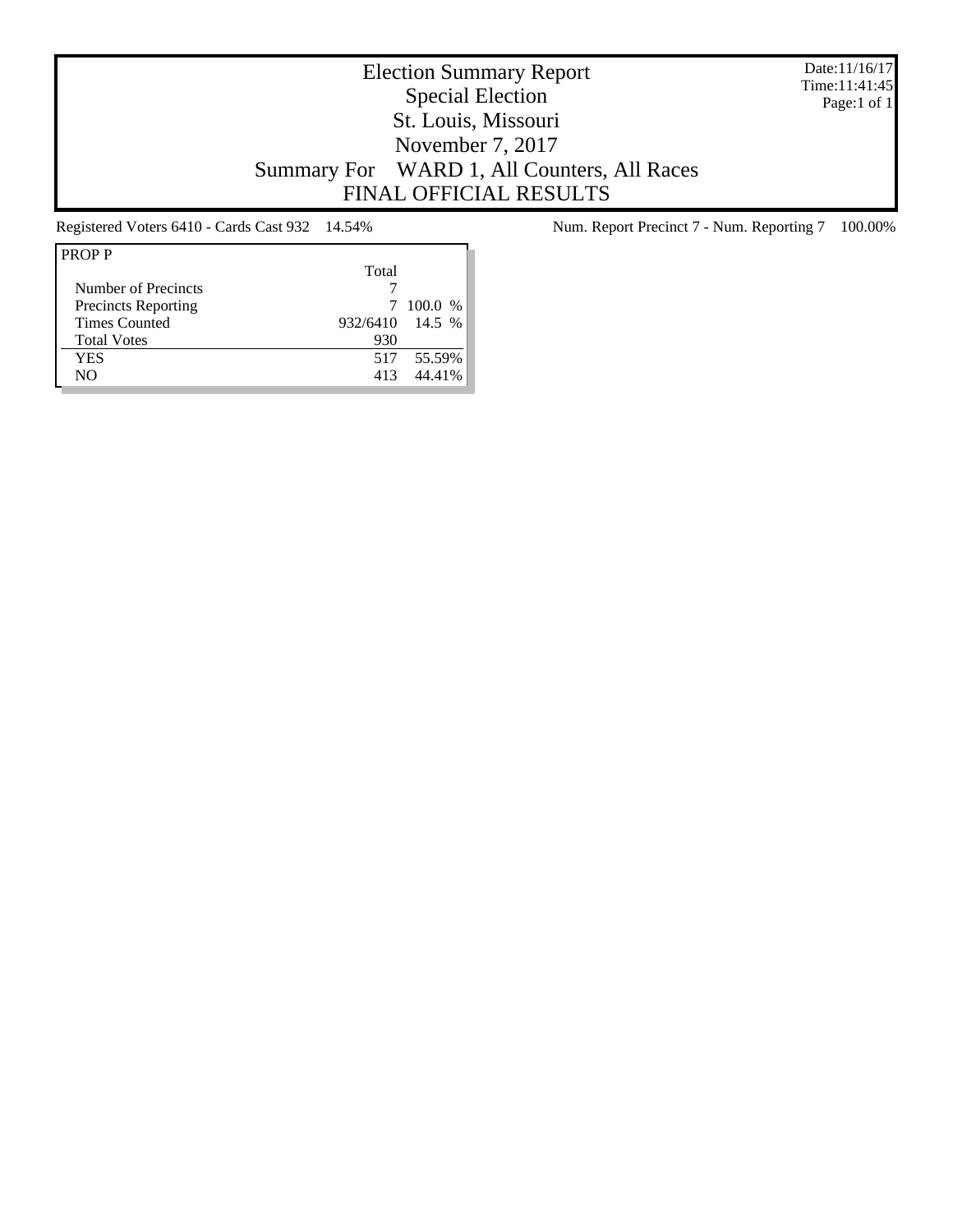Date:11/16/17 Time:11:41:49 Page:1 of 1

# Election Summary Report Special Election St. Louis, Missouri November 7, 2017 Summary For WARD 2, All Counters, All Races FINAL OFFICIAL RESULTS

| WD2 ALDERMAN               |           |         |
|----------------------------|-----------|---------|
|                            | Total     |         |
| Number of Precincts        | 8         |         |
| <b>Precincts Reporting</b> | 8         | 100.0 % |
| <b>Times Counted</b>       | 1185/5706 | 20.8 %  |
| <b>Total Votes</b>         | 1176      |         |
| LISA MIDDLEBROOK           | 583       | 49.57%  |
| <b>ELSTON MCCOWAN</b>      | 185       | 15.73%  |
| <b>JASMINE TURNAGE</b>     | 404       | 34.35%  |
| Write-in Votes             | 4         | 0.34%   |
|                            |           |         |
| <b>PROPP</b>               |           |         |
|                            | Total     |         |
| Number of Precincts        | 8         |         |
| <b>Precincts Reporting</b> | 8         | 100.0%  |
| <b>Times Counted</b>       | 1185/5706 | 20.8 %  |
| <b>Total Votes</b>         | 1175      |         |
| YES                        | 642       | 54.64%  |
| NO                         | 533       | 45.36%  |

Registered Voters 5706 - Cards Cast 1185 20.77% Num. Report Precinct 8 - Num. Reporting 8 100.00%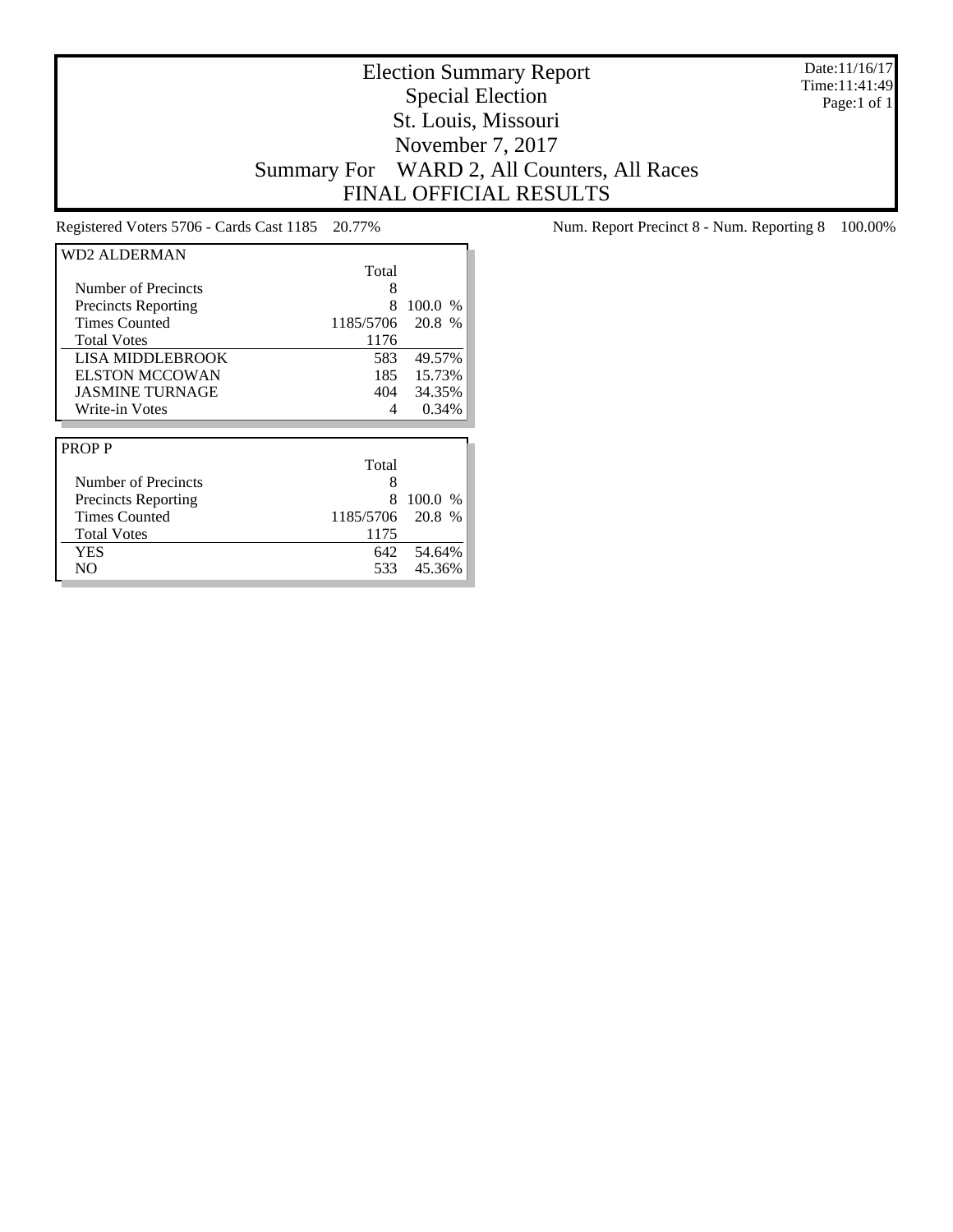Date:11/16/17 Time:11:41:53 Page:1 of 1

# Election Summary Report Special Election St. Louis, Missouri November 7, 2017 Summary For WARD 3, All Counters, All Races FINAL OFFICIAL RESULTS

| <b>PROPP</b>               |                 |         |
|----------------------------|-----------------|---------|
|                            | Total           |         |
| Number of Precincts        |                 |         |
| <b>Precincts Reporting</b> | 9               | 100.0 % |
| <b>Times Counted</b>       | 731/6045 12.1 % |         |
| <b>Total Votes</b>         | 729             |         |
| YES                        | 392.            | 53.77%  |
| NΟ                         | 337             | 46.23%  |

Registered Voters 6045 - Cards Cast 731 12.09% Num. Report Precinct 9 - Num. Reporting 9 100.00%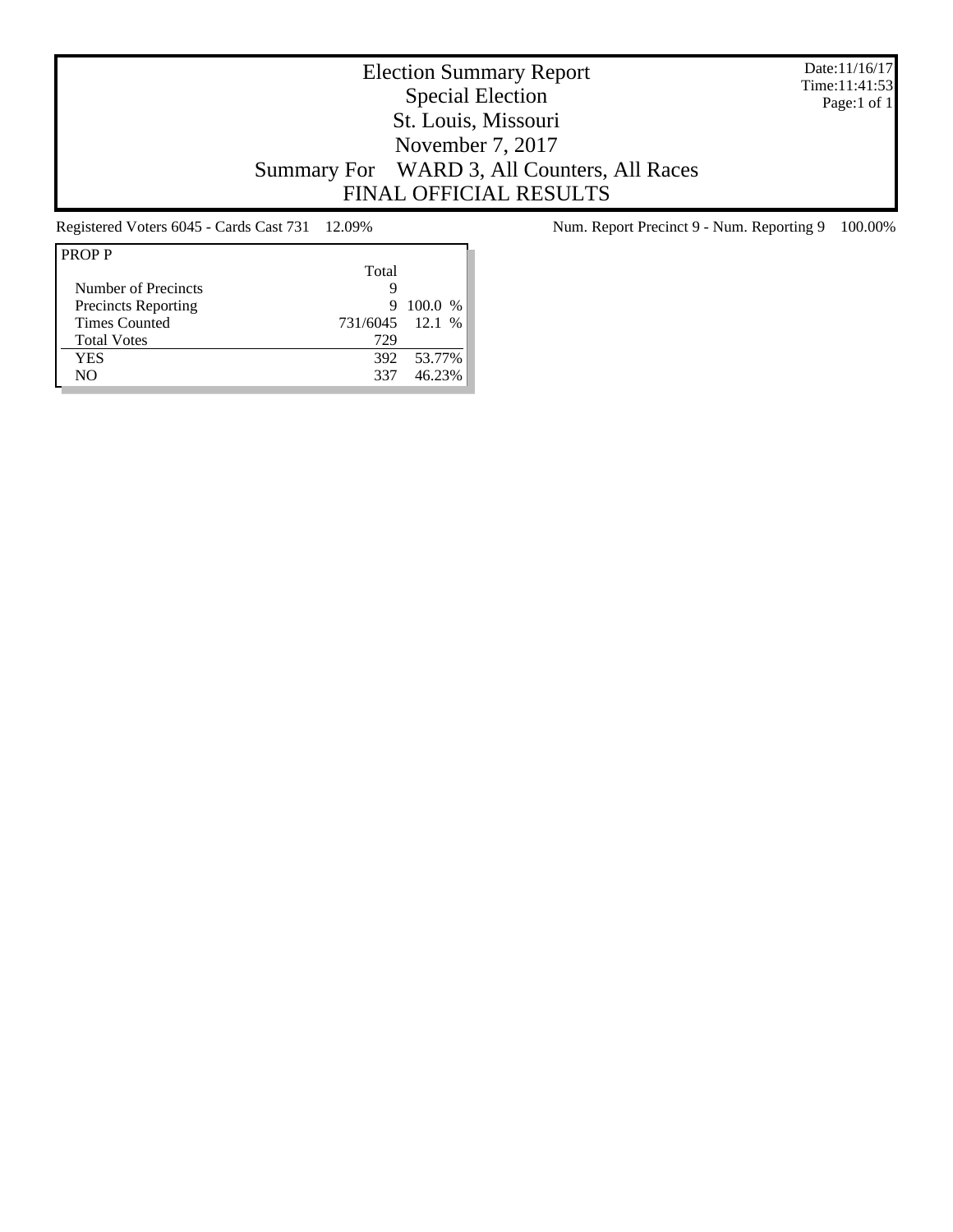Date:11/16/17 Time:11:41:56 Page:1 of 1

# Election Summary Report Special Election St. Louis, Missouri November 7, 2017 Summary For WARD 4, All Counters, All Races FINAL OFFICIAL RESULTS

| Total |                 |
|-------|-----------------|
| 10    |                 |
|       | 10, 100.0 %     |
|       |                 |
| 818   |                 |
| 448   | 54.77%          |
| 370   | 45.23%          |
|       | 819/6382 12.8 % |

Registered Voters 6382 - Cards Cast 819 12.83% Num. Report Precinct 10 - Num. Reporting 10 100.00%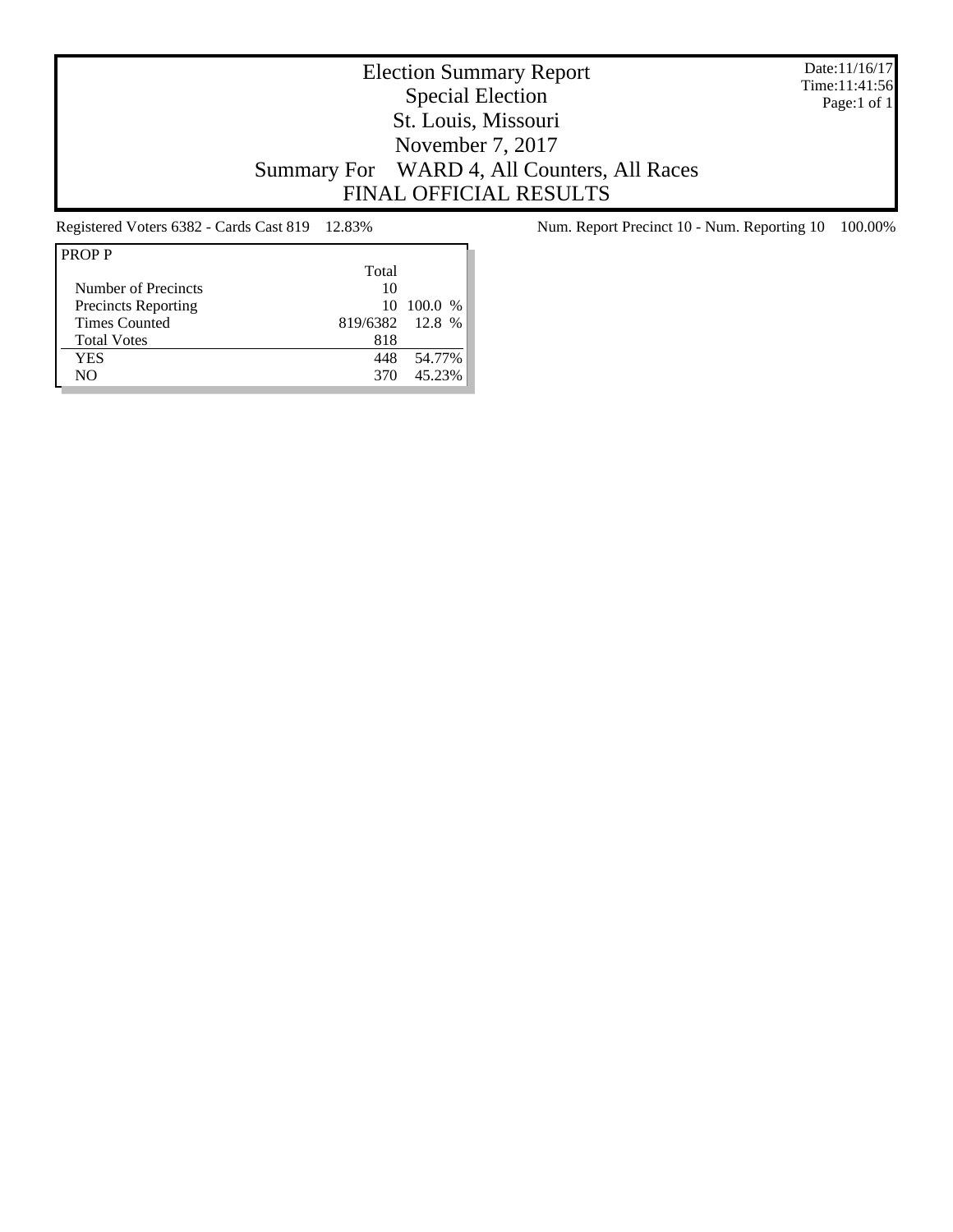Date:11/16/17 Time:11:42:00 Page:1 of 1

# Election Summary Report Special Election St. Louis, Missouri November 7, 2017 Summary For WARD 5, All Counters, All Races FINAL OFFICIAL RESULTS

| <b>PROPP</b>               |                 |           |
|----------------------------|-----------------|-----------|
|                            | Total           |           |
| Number of Precincts        | x               |           |
| <b>Precincts Reporting</b> |                 | 8 100.0 % |
| <b>Times Counted</b>       | 775/6086 12.7 % |           |
| <b>Total Votes</b>         | 773             |           |
| YES                        | 413             | 53.43%    |
| NΟ                         | 360             | 46.57%    |

Registered Voters 6086 - Cards Cast 775 12.73% Num. Report Precinct 8 - Num. Reporting 8 100.00%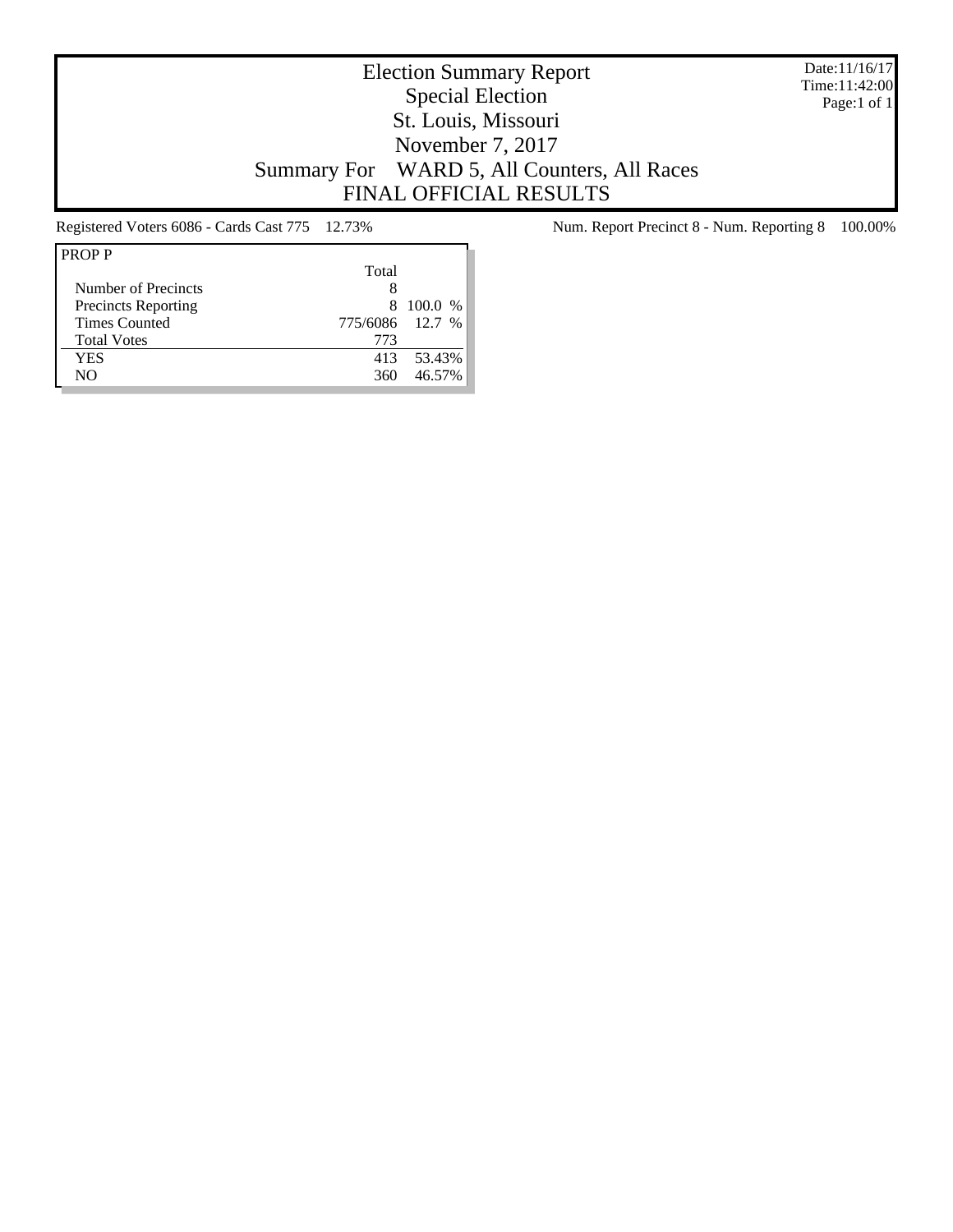Date:11/16/17 Time:11:42:04 Page:1 of 1

## Election Summary Report Special Election St. Louis, Missouri November 7, 2017 Summary For WARD 6, All Counters, All Races FINAL OFFICIAL RESULTS

| Total |                  |
|-------|------------------|
| g     |                  |
| 9     | 100.0 %          |
|       |                  |
| 1813  |                  |
| 955.  | 52.68%           |
| 858   | 47.32%           |
|       | 1813/7939 22.8 % |

Registered Voters 7939 - Cards Cast 1813 22.84% Num. Report Precinct 9 - Num. Reporting 9 100.00%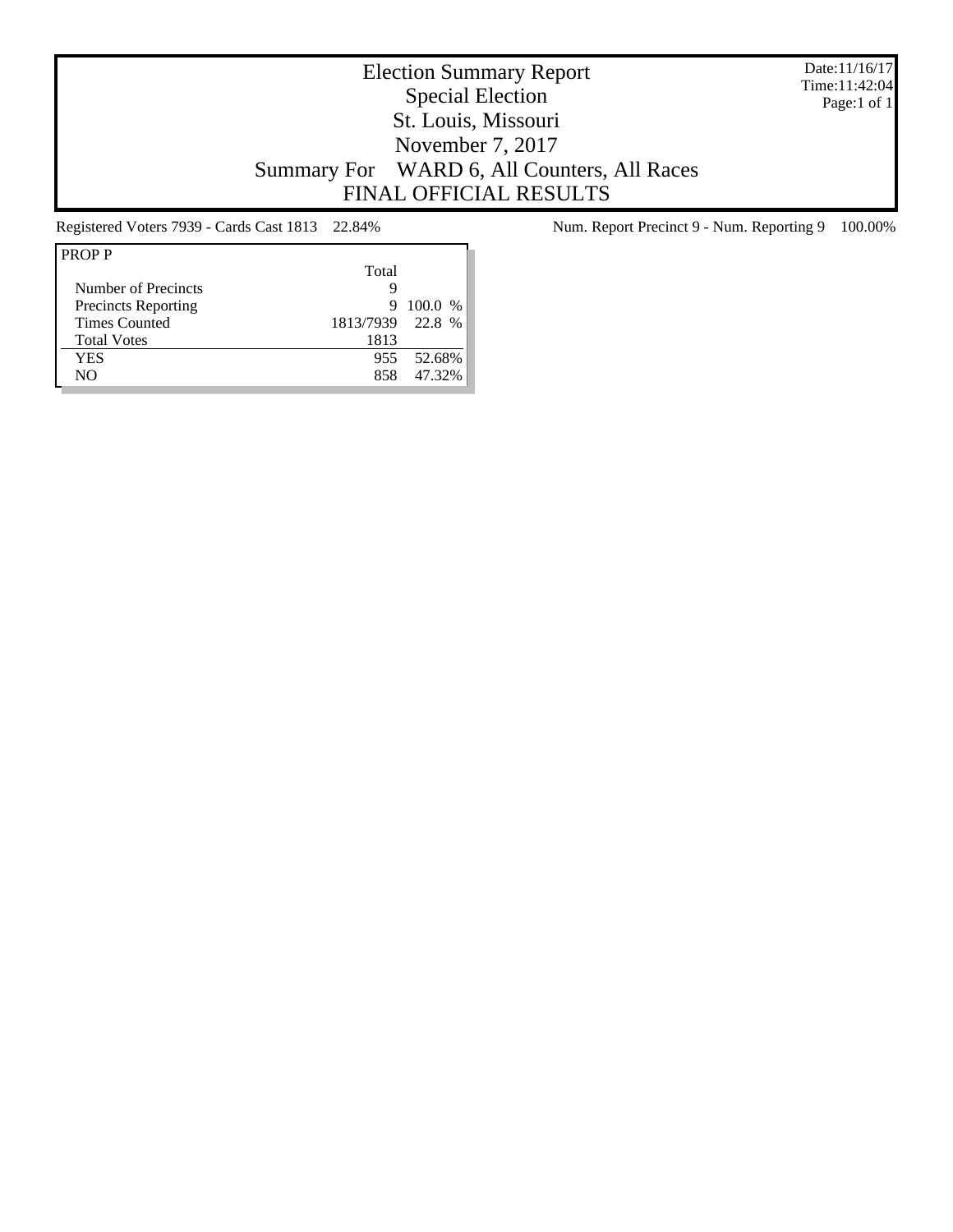Date:11/16/17 Time:11:42:07 Page:1 of 1

## Election Summary Report Special Election St. Louis, Missouri November 7, 2017 Summary For WARD 7, All Counters, All Races FINAL OFFICIAL RESULTS

| <b>PROPP</b>               |                  |              |
|----------------------------|------------------|--------------|
|                            | Total            |              |
| Number of Precincts        | 6                |              |
| <b>Precincts Reporting</b> |                  | $6\ 100.0\%$ |
| <b>Times Counted</b>       | 1486/7681 19.3 % |              |
| <b>Total Votes</b>         | 1486             |              |
| <b>YES</b>                 |                  | 855 57.54%   |
| NO                         | 631              | 42.46%       |
|                            |                  |              |

Registered Voters 7681 - Cards Cast 1486 19.35% Num. Report Precinct 6 - Num. Reporting 6 100.00%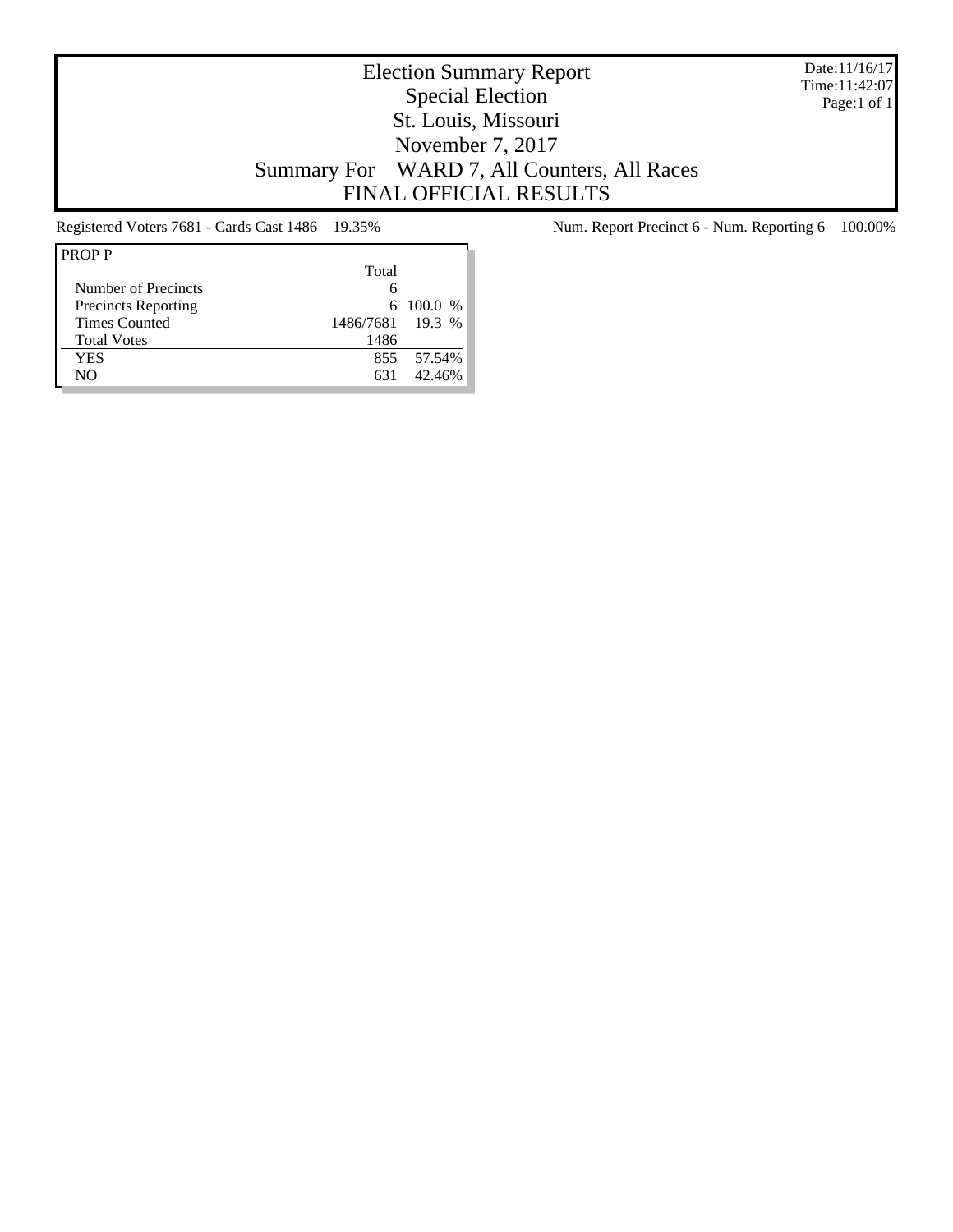Date:11/16/17 Time:11:42:12 Page:1 of 1

# Election Summary Report Special Election St. Louis, Missouri November 7, 2017 Summary For WARD 8, All Counters, All Races FINAL OFFICIAL RESULTS

| <b>PROPP</b>               |                  |             |
|----------------------------|------------------|-------------|
|                            | Total            |             |
| Number of Precincts        | g                |             |
| <b>Precincts Reporting</b> | 9                | $100.0\%$   |
| <b>Times Counted</b>       | 2259/8180 27.6 % |             |
| <b>Total Votes</b>         | 2259             |             |
| <b>YES</b>                 | 1007             | 44.58%      |
| NO                         |                  | 1252 55.42% |
|                            |                  |             |

Registered Voters 8180 - Cards Cast 2259 27.62% Num. Report Precinct 9 - Num. Reporting 9 100.00%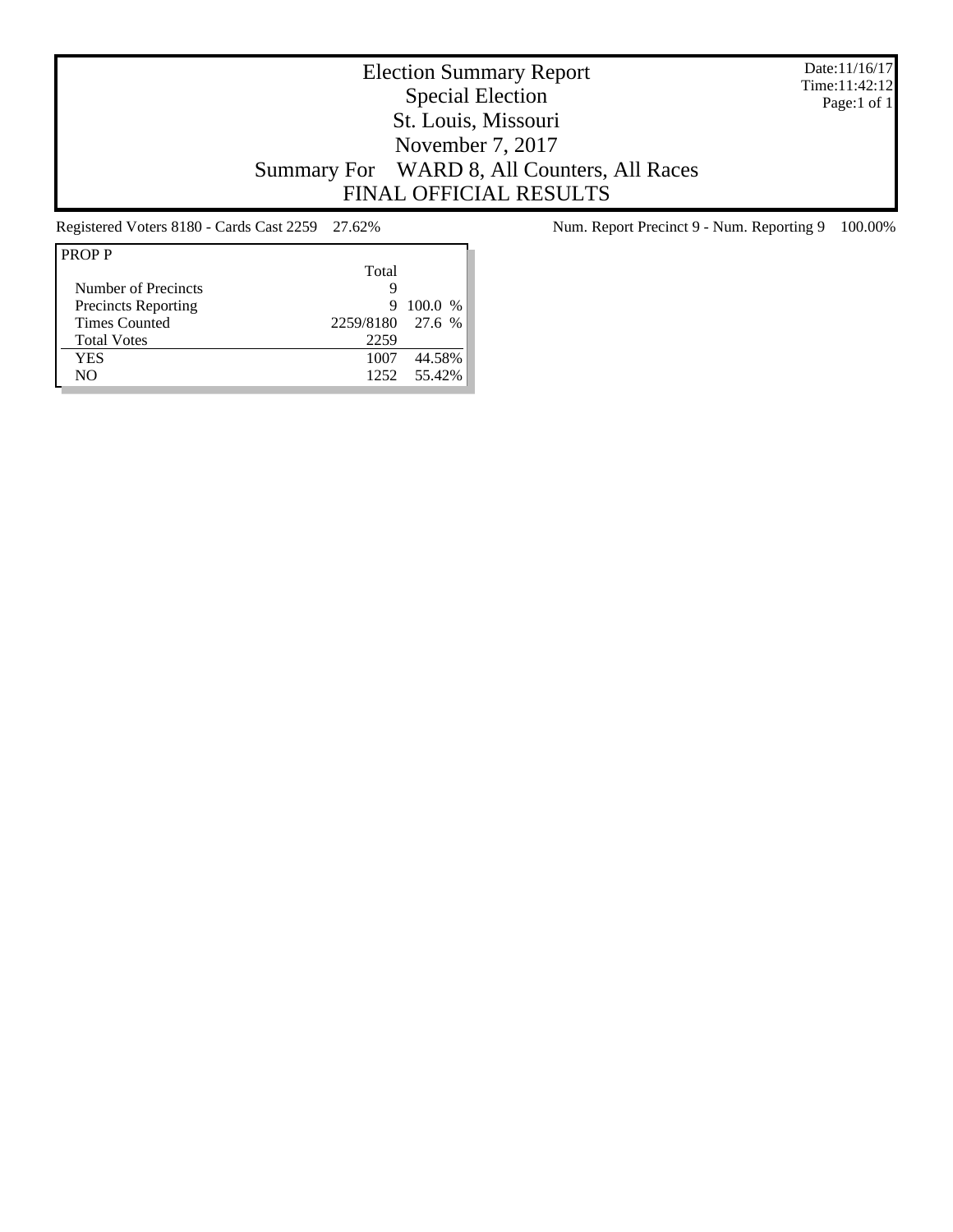Date:11/16/17 Time:11:42:17 Page:1 of 1

# Election Summary Report Special Election St. Louis, Missouri November 7, 2017 Summary For WARD 9, All Counters, All Races FINAL OFFICIAL RESULTS

| <b>PROPP</b>               |                  |           |
|----------------------------|------------------|-----------|
|                            | Total            |           |
| Number of Precincts        | g                |           |
| <b>Precincts Reporting</b> | 9                | $100.0\%$ |
| <b>Times Counted</b>       | 1293/6618 19.5 % |           |
| <b>Total Votes</b>         | 1291             |           |
| <b>YES</b>                 | 612              | 47.41%    |
| NO                         |                  | 52.59%    |
|                            |                  |           |

Registered Voters 6618 - Cards Cast 1293 19.54% Num. Report Precinct 9 - Num. Reporting 9 100.00%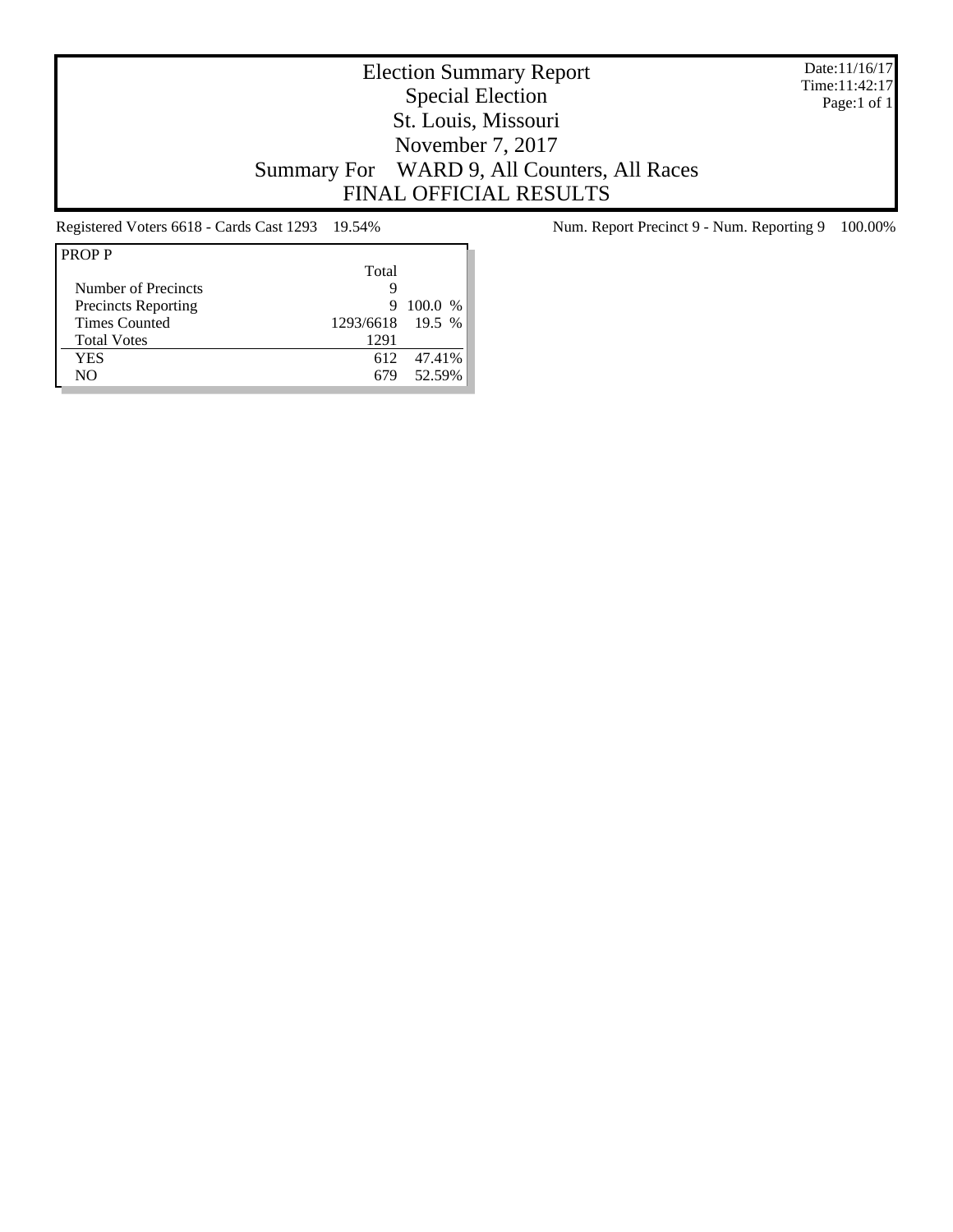Date:11/16/17 Time:11:42:21 Page:1 of 1

# Election Summary Report Special Election St. Louis, Missouri November 7, 2017 Summary For WARD 10, All Counters, All Races FINAL OFFICIAL RESULTS

| Total<br>Number of Precincts<br>g            |  |
|----------------------------------------------|--|
|                                              |  |
|                                              |  |
| <b>Precincts Reporting</b><br>$100.0\%$<br>9 |  |
| 1830/7184 25.5 %<br>Times Counted            |  |
| 1829<br><b>Total Votes</b>                   |  |
| <b>YES</b><br>65.34%<br>1195                 |  |
| 34.66%<br>NO                                 |  |

Registered Voters 7184 - Cards Cast 1830 25.47% Num. Report Precinct 9 - Num. Reporting 9 100.00%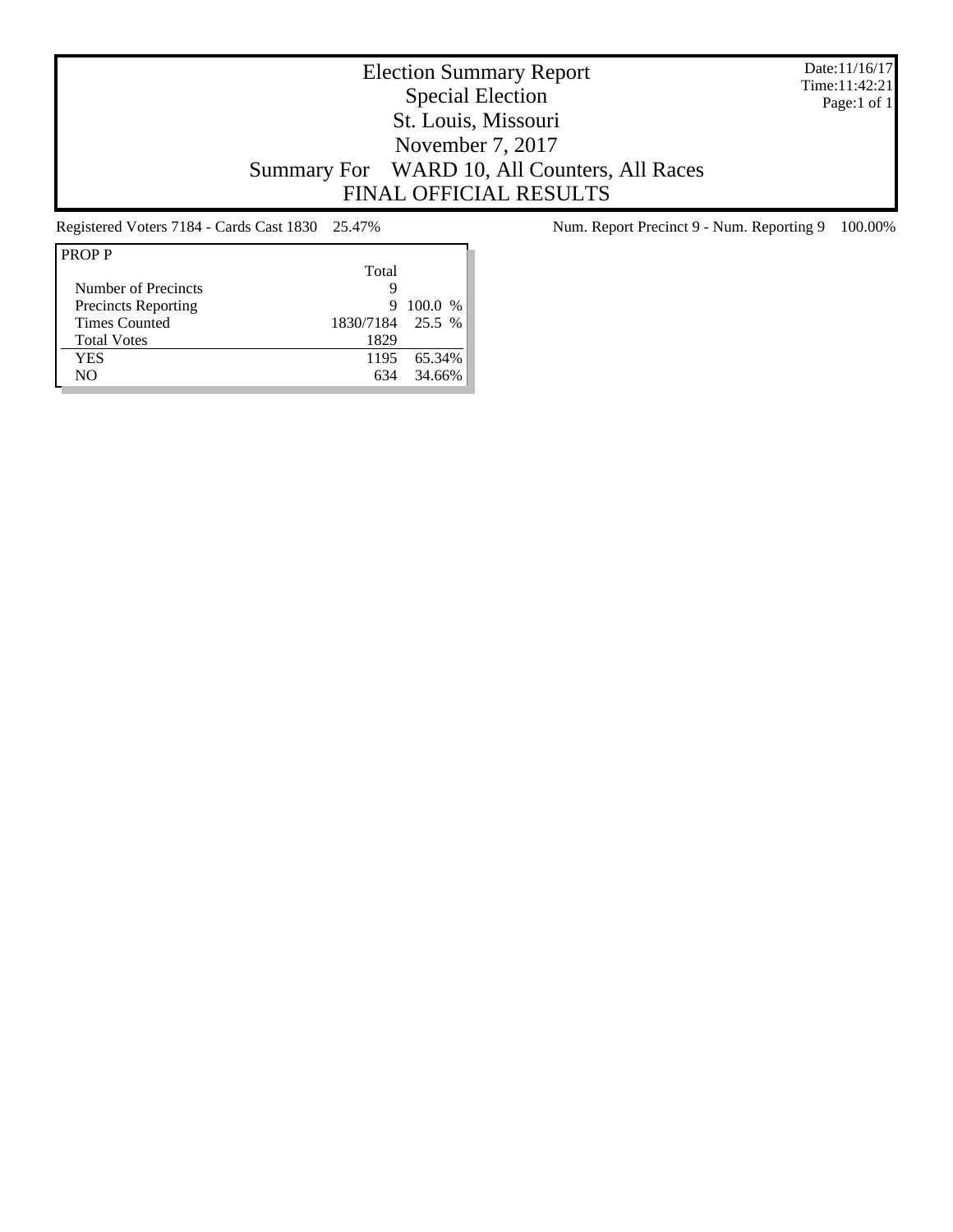Date:11/16/17 Time:11:42:24 Page:1 of 1

# Election Summary Report Special Election St. Louis, Missouri November 7, 2017 Summary For WARD 11, All Counters, All Races FINAL OFFICIAL RESULTS

| <b>PROPP</b>               |                |               |
|----------------------------|----------------|---------------|
|                            | Total          |               |
| Number of Precincts        |                |               |
| <b>Precincts Reporting</b> |                | $6\ 100.0\%$  |
| <b>Times Counted</b>       | 1221/6115 20.0 | $\frac{0}{6}$ |
| <b>Total Votes</b>         | 1221           |               |
| YES                        | 786            | 64.37%        |
| NΟ                         | 435.           | 35.63%        |

Registered Voters 6115 - Cards Cast 1221 19.97% Num. Report Precinct 6 - Num. Reporting 6 100.00%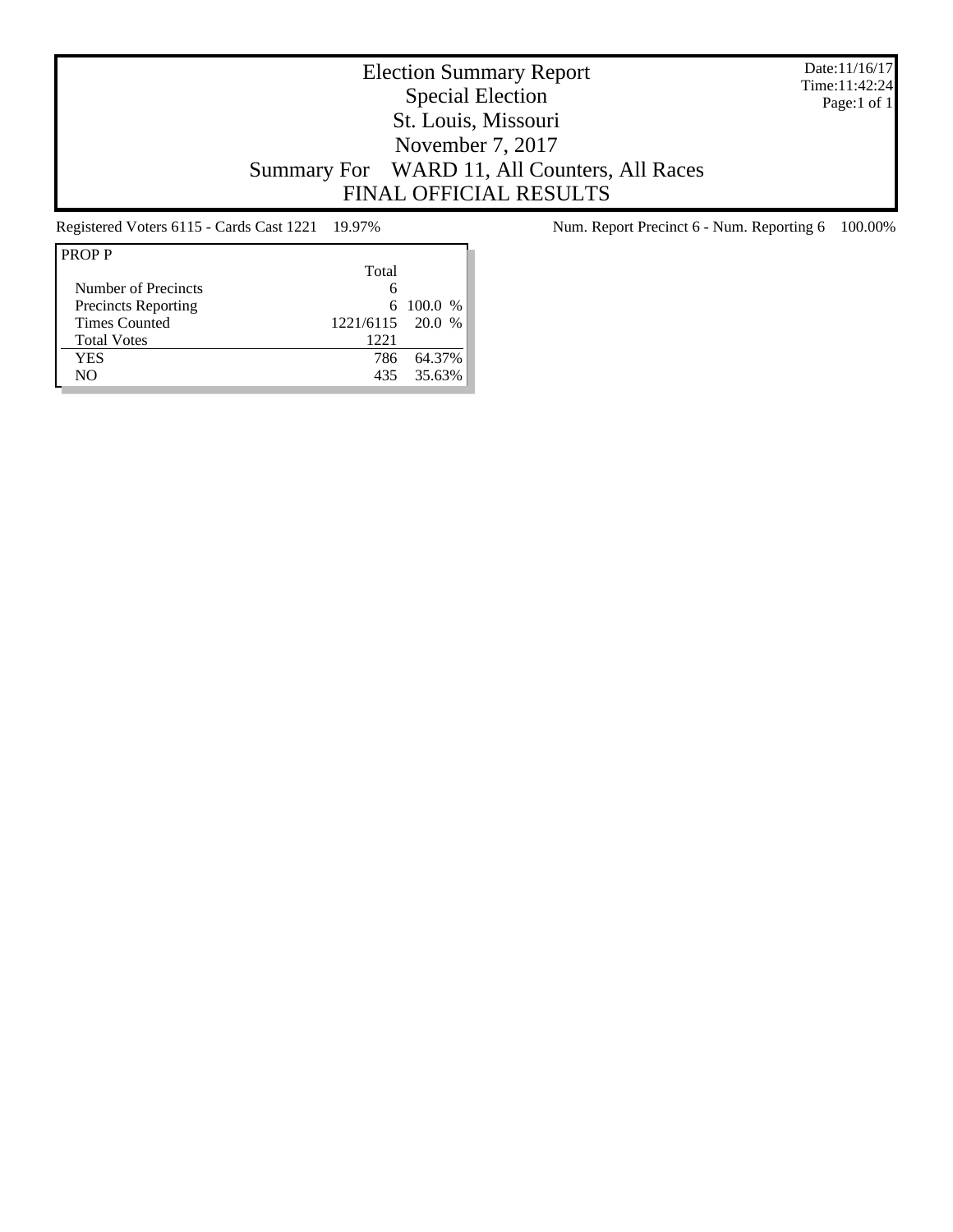Date:11/16/17 Time:11:42:27 Page:1 of 1

# Election Summary Report Special Election St. Louis, Missouri November 7, 2017 Summary For WARD 12, All Counters, All Races FINAL OFFICIAL RESULTS

| <b>PROPP</b>               |                  |         |
|----------------------------|------------------|---------|
|                            | Total            |         |
| Number of Precincts        |                  |         |
| <b>Precincts Reporting</b> | 8                | 100.0 % |
| <b>Times Counted</b>       | 2385/7865 30.3 % |         |
| <b>Total Votes</b>         | 2385             |         |
| <b>YES</b>                 | 1811             | 75.93%  |
| NO                         | 574              | 24.07%  |
|                            |                  |         |

Registered Voters 7865 - Cards Cast 2385 30.32% Num. Report Precinct 8 - Num. Reporting 8 100.00%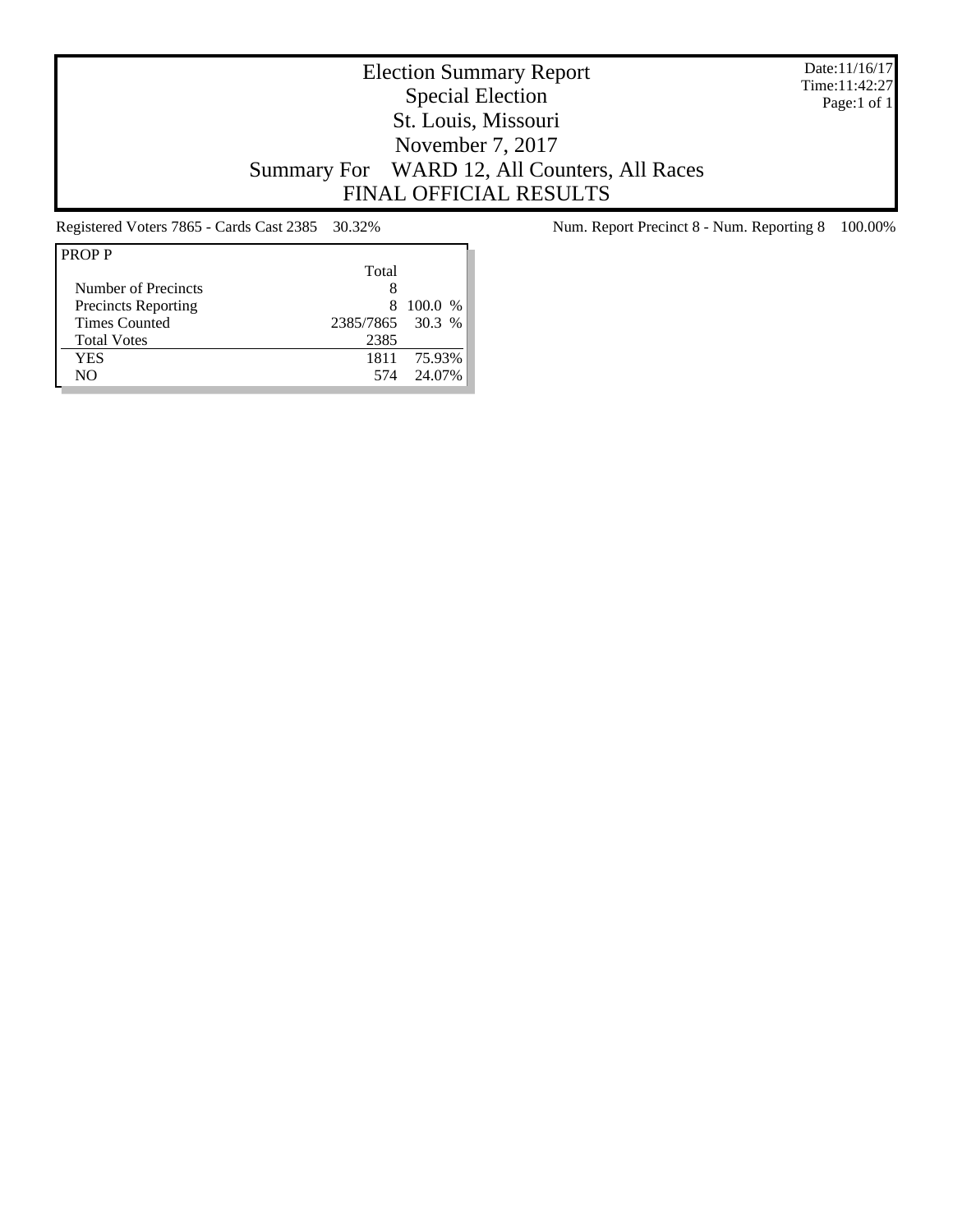Date:11/16/17 Time:11:42:31 Page:1 of 1

# Election Summary Report Special Election St. Louis, Missouri November 7, 2017 Summary For WARD 13, All Counters, All Races FINAL OFFICIAL RESULTS

| <b>PROPP</b>               |                  |                 |
|----------------------------|------------------|-----------------|
|                            | Total            |                 |
| Number of Precincts        | 6                |                 |
| <b>Precincts Reporting</b> |                  | $6\quad100.0\%$ |
| Times Counted              | 1698/6940 24.5 % |                 |
| <b>Total Votes</b>         | 1698             |                 |
| YES                        | 1164             | 68.55%          |
| NΟ                         | 534              | 31.45%          |
|                            |                  |                 |

Registered Voters 6940 - Cards Cast 1698 24.47% Num. Report Precinct 6 - Num. Reporting 6 100.00%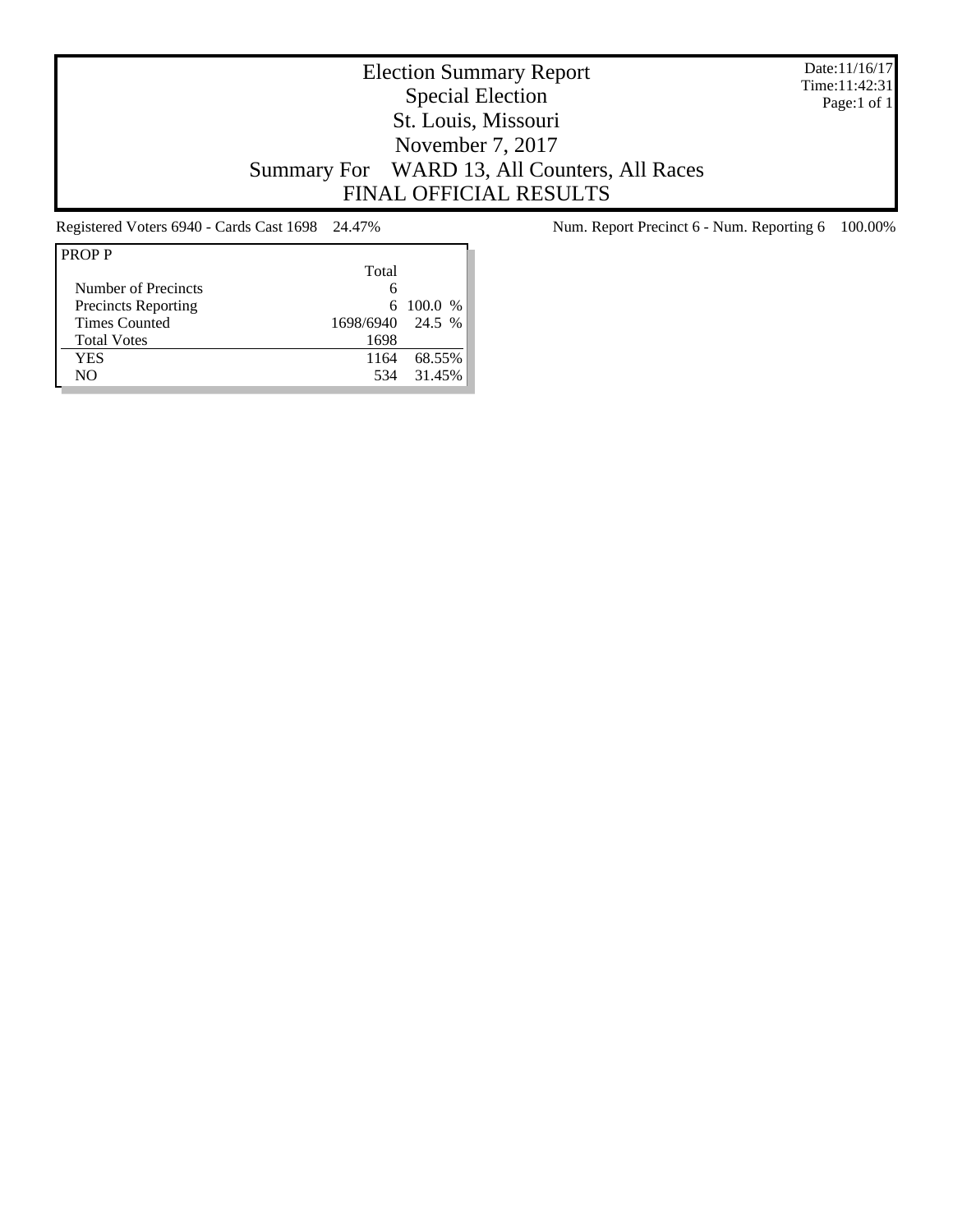Date:11/16/17 Time:11:42:34 Page:1 of 1

# Election Summary Report Special Election St. Louis, Missouri November 7, 2017 Summary For WARD 14, All Counters, All Races FINAL OFFICIAL RESULTS

| <b>PROPP</b>               |                  |           |
|----------------------------|------------------|-----------|
|                            | Total            |           |
| Number of Precincts        | g                |           |
| <b>Precincts Reporting</b> | 9                | $100.0\%$ |
| <b>Times Counted</b>       | 1495/6256 23.9 % |           |
| <b>Total Votes</b>         | 1495             |           |
| <b>YES</b>                 | 926              | 61.94%    |
| NO                         | 569              | 38.06%    |
|                            |                  |           |

Registered Voters 6256 - Cards Cast 1495 23.90% Num. Report Precinct 9 - Num. Reporting 9 100.00%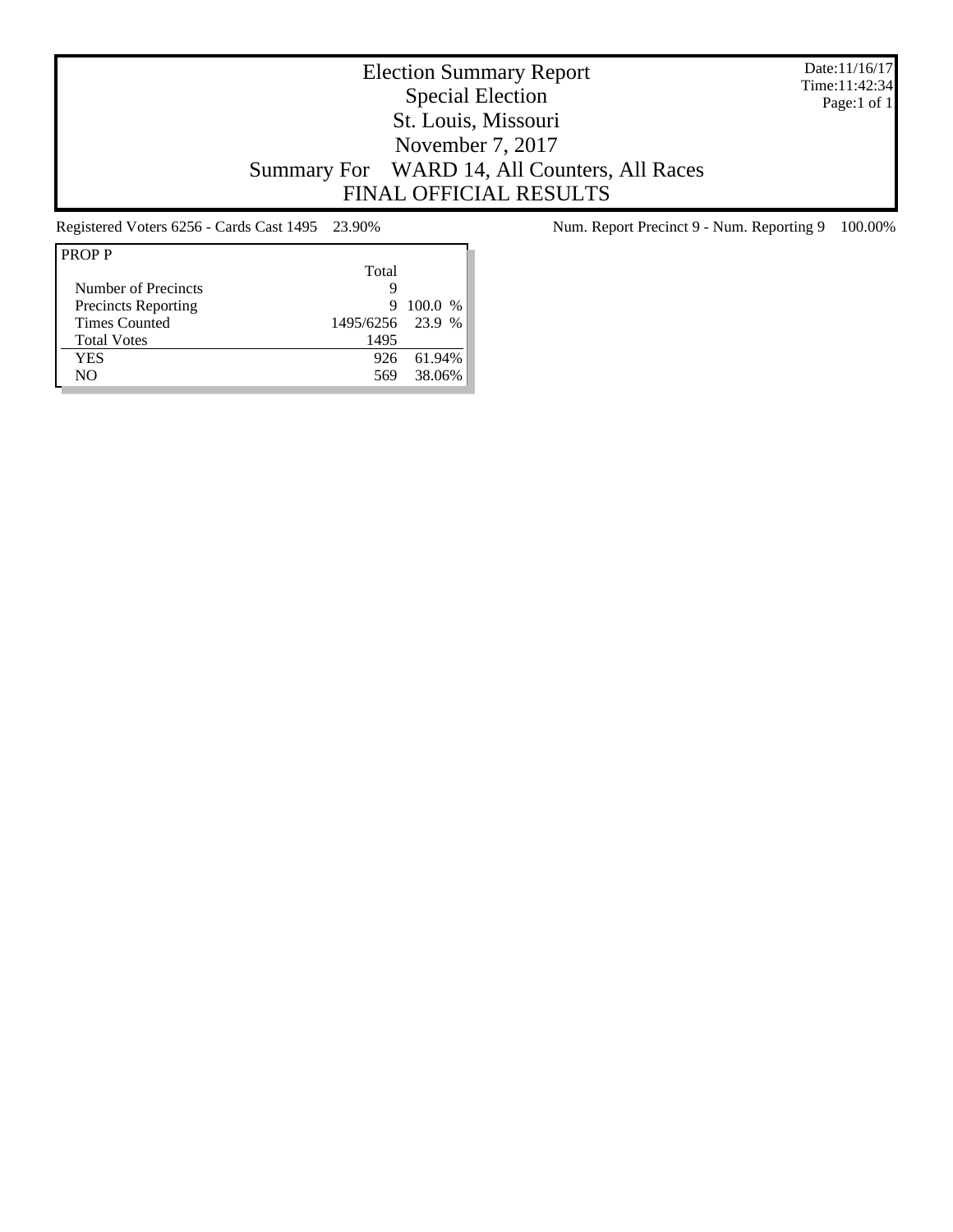Date:11/16/17 Time:11:42:38 Page:1 of 1

# Election Summary Report Special Election St. Louis, Missouri November 7, 2017 Summary For WARD 15, All Counters, All Races FINAL OFFICIAL RESULTS

| <b>PROPP</b>               |                  |           |
|----------------------------|------------------|-----------|
|                            | Total            |           |
| Number of Precincts        |                  |           |
| <b>Precincts Reporting</b> |                  | $100.0\%$ |
| Times Counted              | 1945/7071 27.5 % |           |
| <b>Total Votes</b>         | 1945             |           |
| <b>YES</b>                 | 704              | 36.20%    |
| NO                         | 1241             | 63.80%    |
|                            |                  |           |

Registered Voters 7071 - Cards Cast 1945 27.51% Num. Report Precinct 7 - Num. Reporting 7 100.00%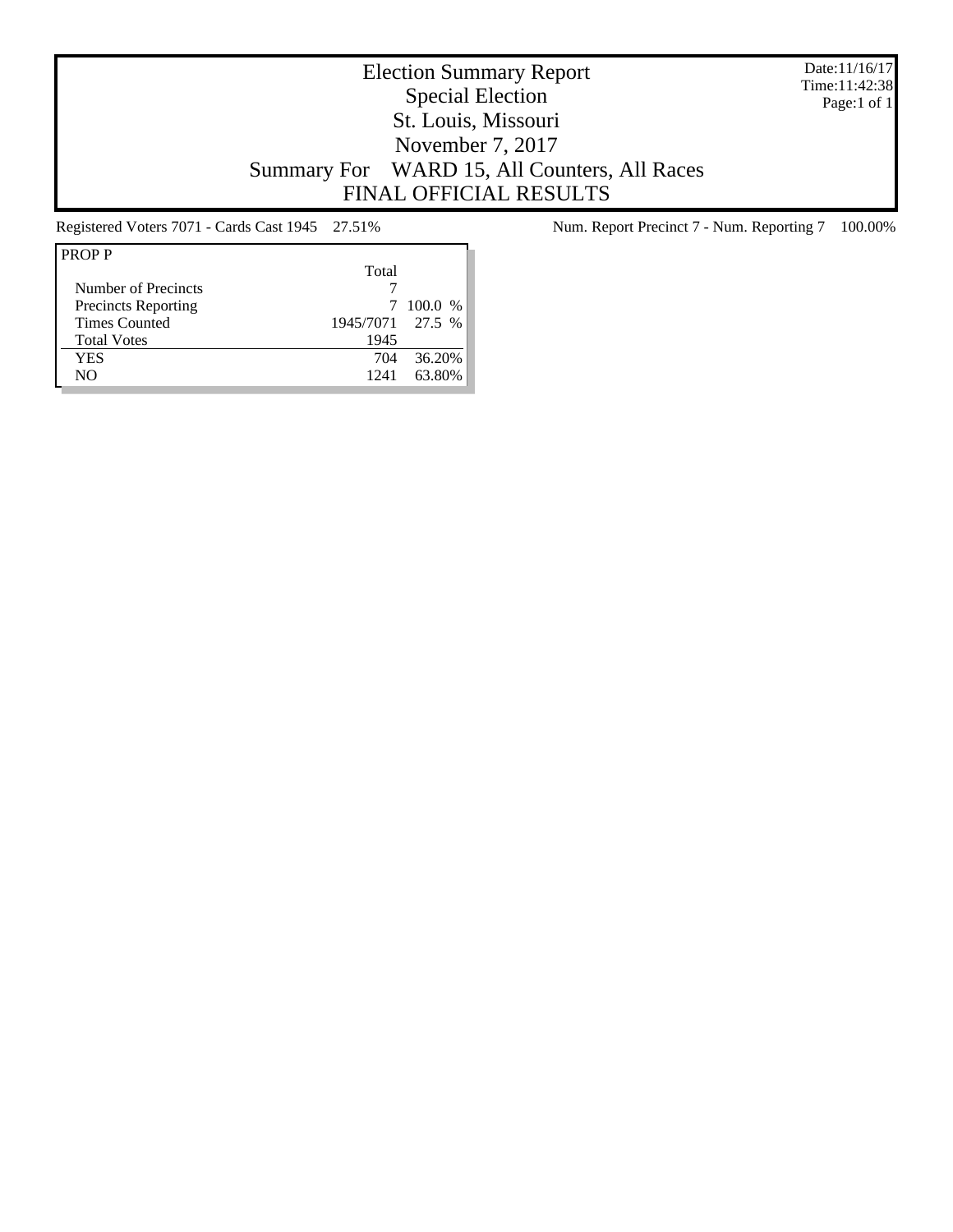Date:11/16/17 Time:11:42:43 Page:1 of 1

# Election Summary Report Special Election St. Louis, Missouri November 7, 2017 Summary For WARD 16, All Counters, All Races FINAL OFFICIAL RESULTS

| <b>PROPP</b>               |                  |           |
|----------------------------|------------------|-----------|
|                            | Total            |           |
| Number of Precincts        |                  |           |
| <b>Precincts Reporting</b> | 8                | $100.0\%$ |
| <b>Times Counted</b>       | 3183/8510 37.4 % |           |
| <b>Total Votes</b>         | 3183             |           |
| <b>YES</b>                 | 2569             | 80.71%    |
| NO                         | 614              | 19.29%    |
|                            |                  |           |

Registered Voters 8510 - Cards Cast 3183 37.40% Num. Report Precinct 8 - Num. Reporting 8 100.00%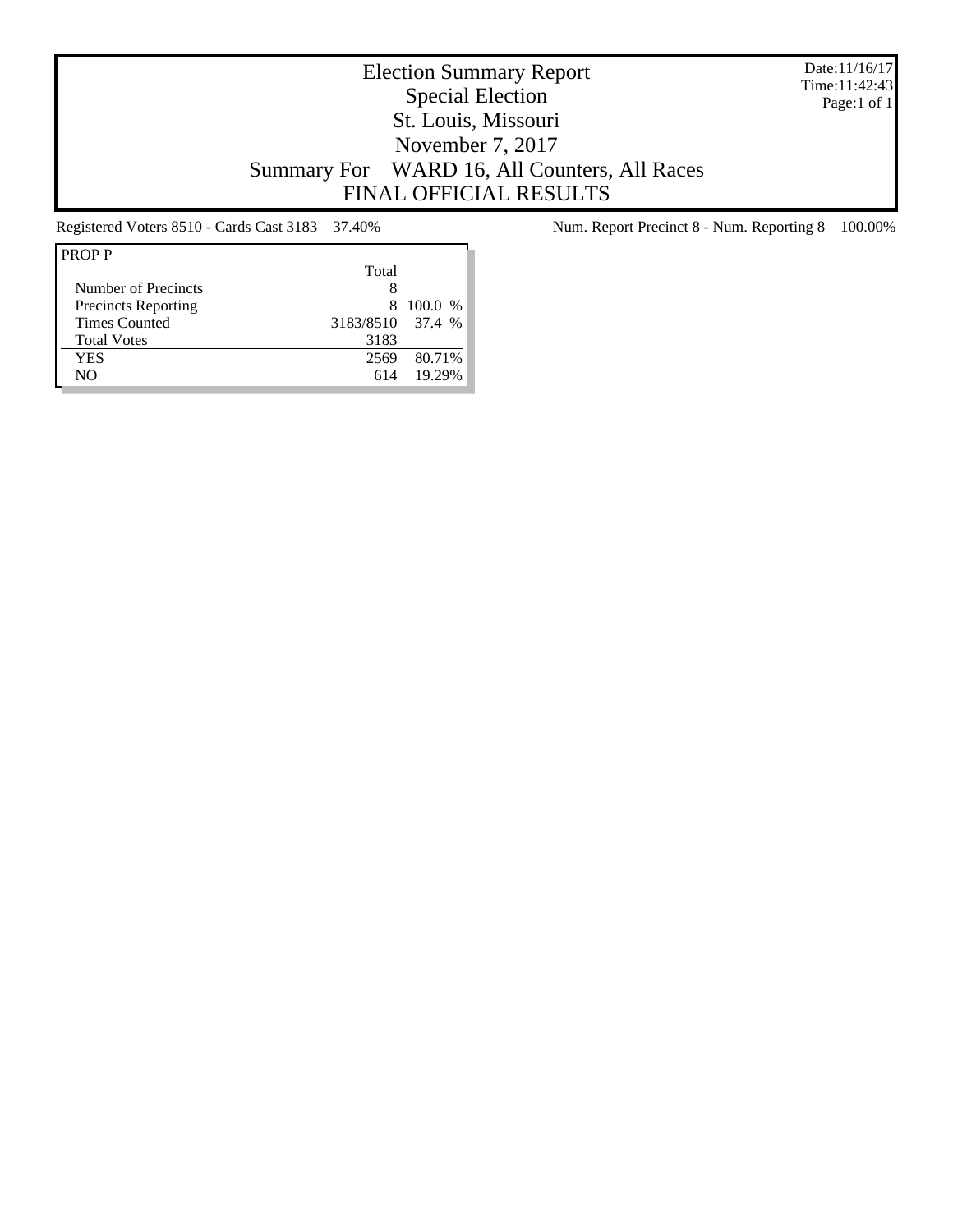Date:11/16/17 Time:11:42:47 Page:1 of 1

# Election Summary Report Special Election St. Louis, Missouri November 7, 2017 Summary For WARD 17, All Counters, All Races FINAL OFFICIAL RESULTS

| Total            |            |
|------------------|------------|
| 8                |            |
| 8                | 100.0 %    |
| 1464/7045 20.8 % |            |
| 1464             |            |
|                  | 846 57.79% |
| 618              | 42.21%     |
|                  |            |

Registered Voters 7045 - Cards Cast 1464 20.78% Num. Report Precinct 8 - Num. Reporting 8 100.00%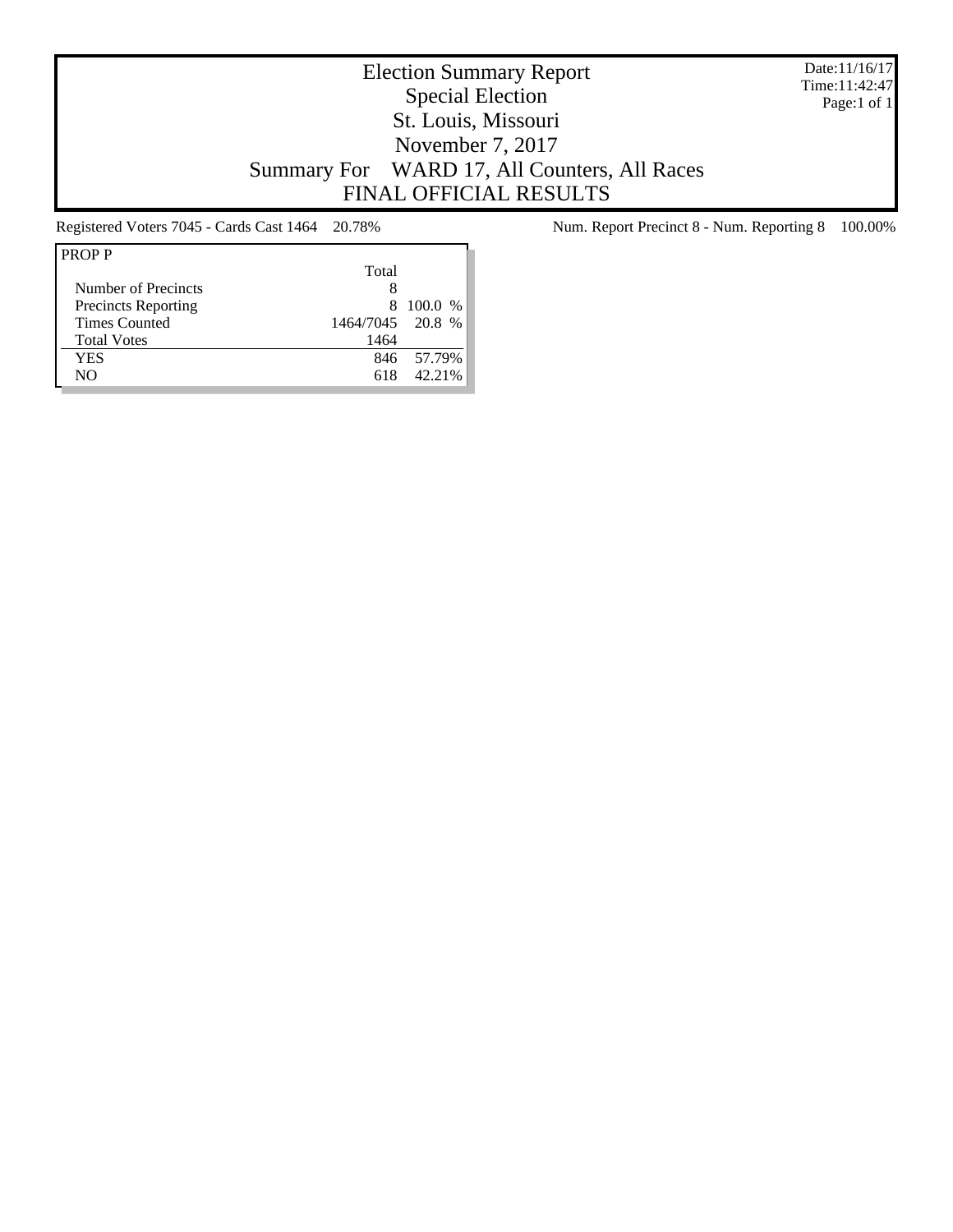Date:11/16/17 Time:11:42:50 Page:1 of 1

# Election Summary Report Special Election St. Louis, Missouri November 7, 2017 Summary For WARD 18, All Counters, All Races FINAL OFFICIAL RESULTS

| <b>PROPP</b>               |                 |            |  |
|----------------------------|-----------------|------------|--|
|                            | Total           |            |  |
| Number of Precincts        | 6               |            |  |
| <b>Precincts Reporting</b> |                 | 6 100.0 %  |  |
| <b>Times Counted</b>       | 954/5576 17.1 % |            |  |
| <b>Total Votes</b>         | 951             |            |  |
| YES                        |                 | 485 51.00% |  |
| NΟ                         | 466             | 49.00%     |  |

Registered Voters 5576 - Cards Cast 954 17.11% Num. Report Precinct 6 - Num. Reporting 6 100.00%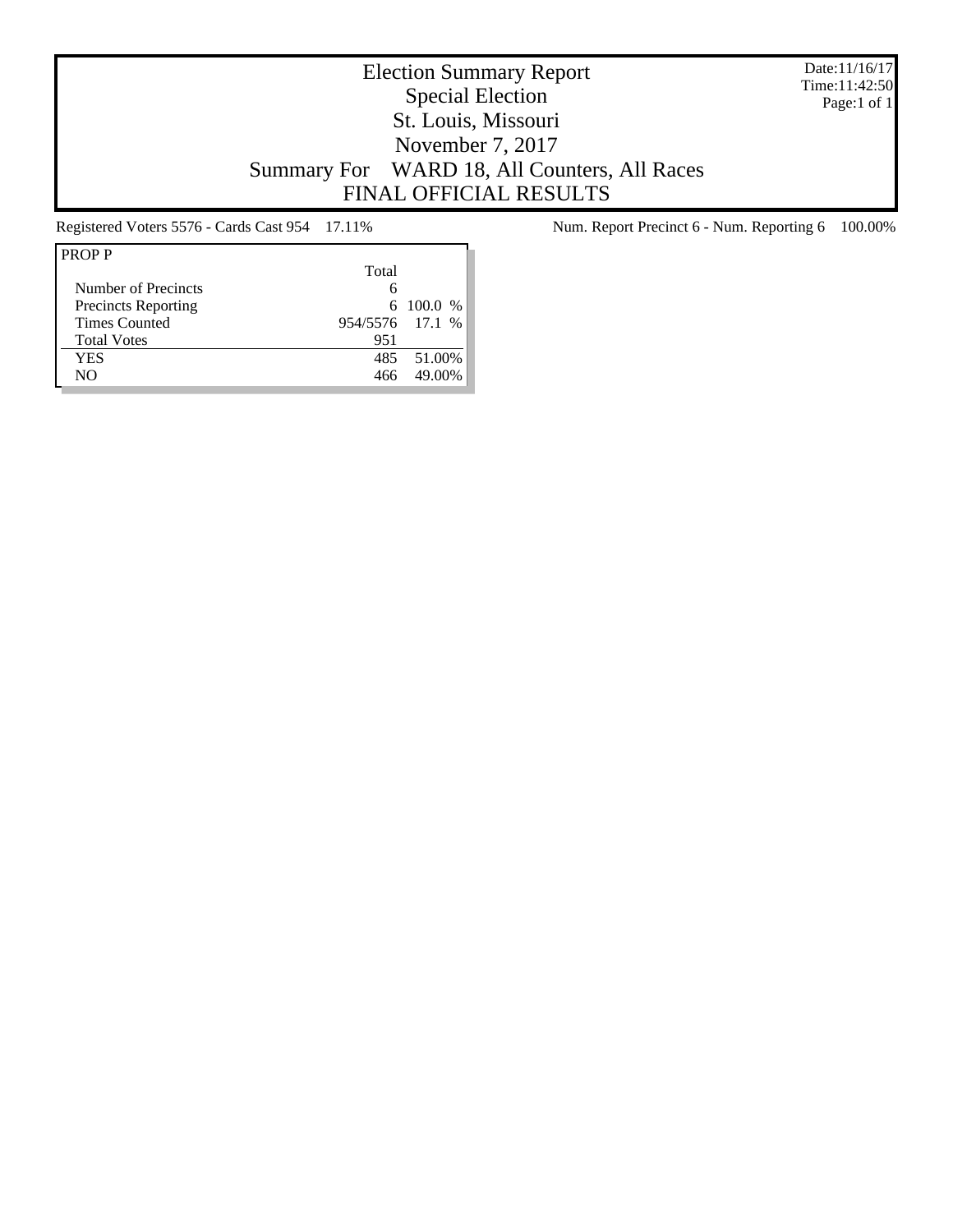Date:11/16/17 Time:11:42:54 Page:1 of 1

# Election Summary Report Special Election St. Louis, Missouri November 7, 2017 Summary For WARD 19, All Counters, All Races FINAL OFFICIAL RESULTS

| Total |        |                              |
|-------|--------|------------------------------|
| g     |        |                              |
| 9     |        |                              |
|       |        |                              |
| 809   |        |                              |
| 434   | 53.65% |                              |
| 375   | 46.35% |                              |
|       |        | $100.0\%$<br>812/5474 14.8 % |

Registered Voters 5474 - Cards Cast 812 14.83% Num. Report Precinct 9 - Num. Reporting 9 100.00%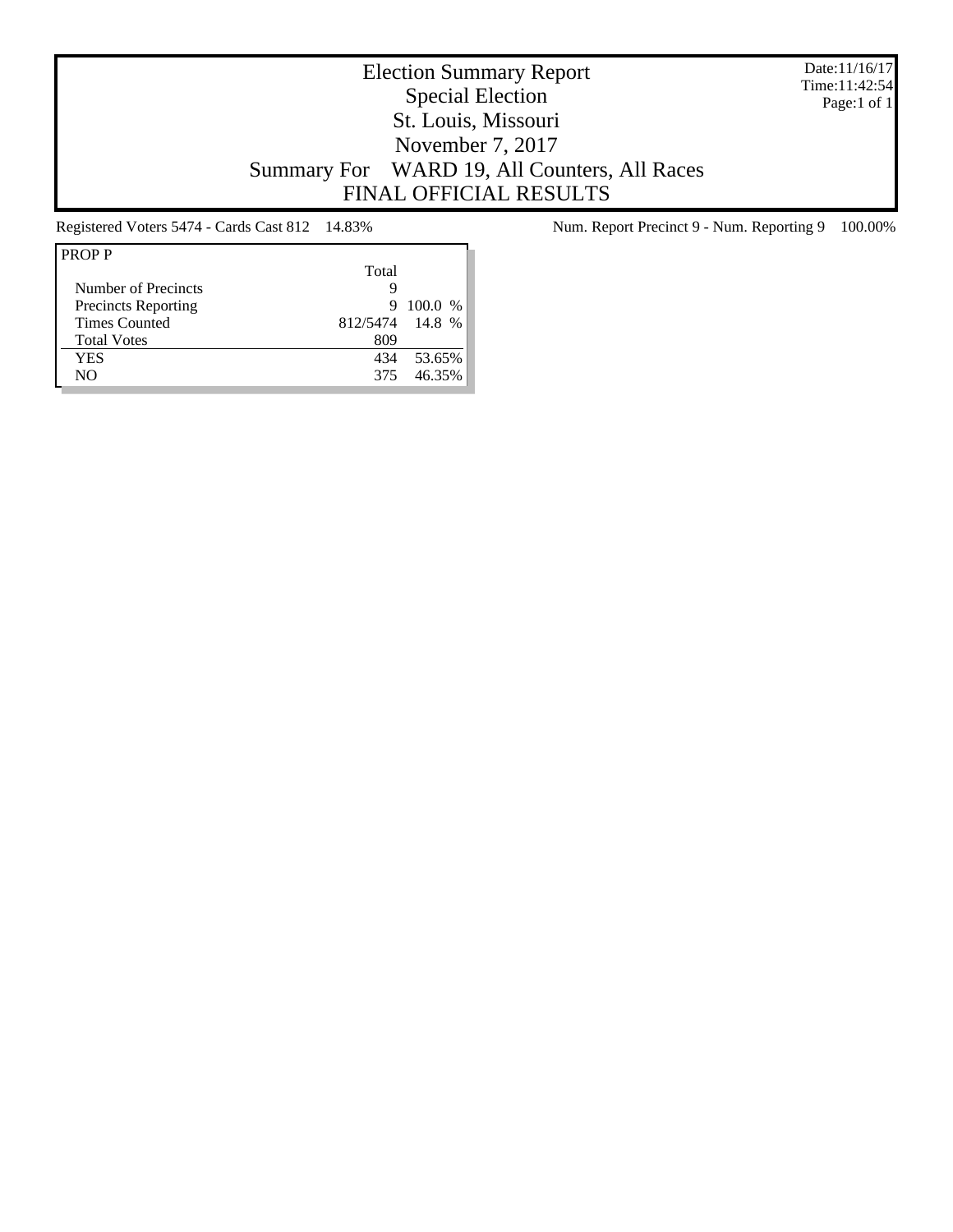Date:11/16/17 Time:11:42:58 Page:1 of 1

# Election Summary Report Special Election St. Louis, Missouri November 7, 2017 Summary For WARD 20, All Counters, All Races FINAL OFFICIAL RESULTS

| Total |                                                  |
|-------|--------------------------------------------------|
|       |                                                  |
|       |                                                  |
|       |                                                  |
| 702   |                                                  |
| 310   |                                                  |
| 392   |                                                  |
|       | $100.0\%$<br>702/5442 12.9 %<br>44.16%<br>55.84% |

Registered Voters 5442 - Cards Cast 702 12.90% Num. Report Precinct 7 - Num. Reporting 7 100.00%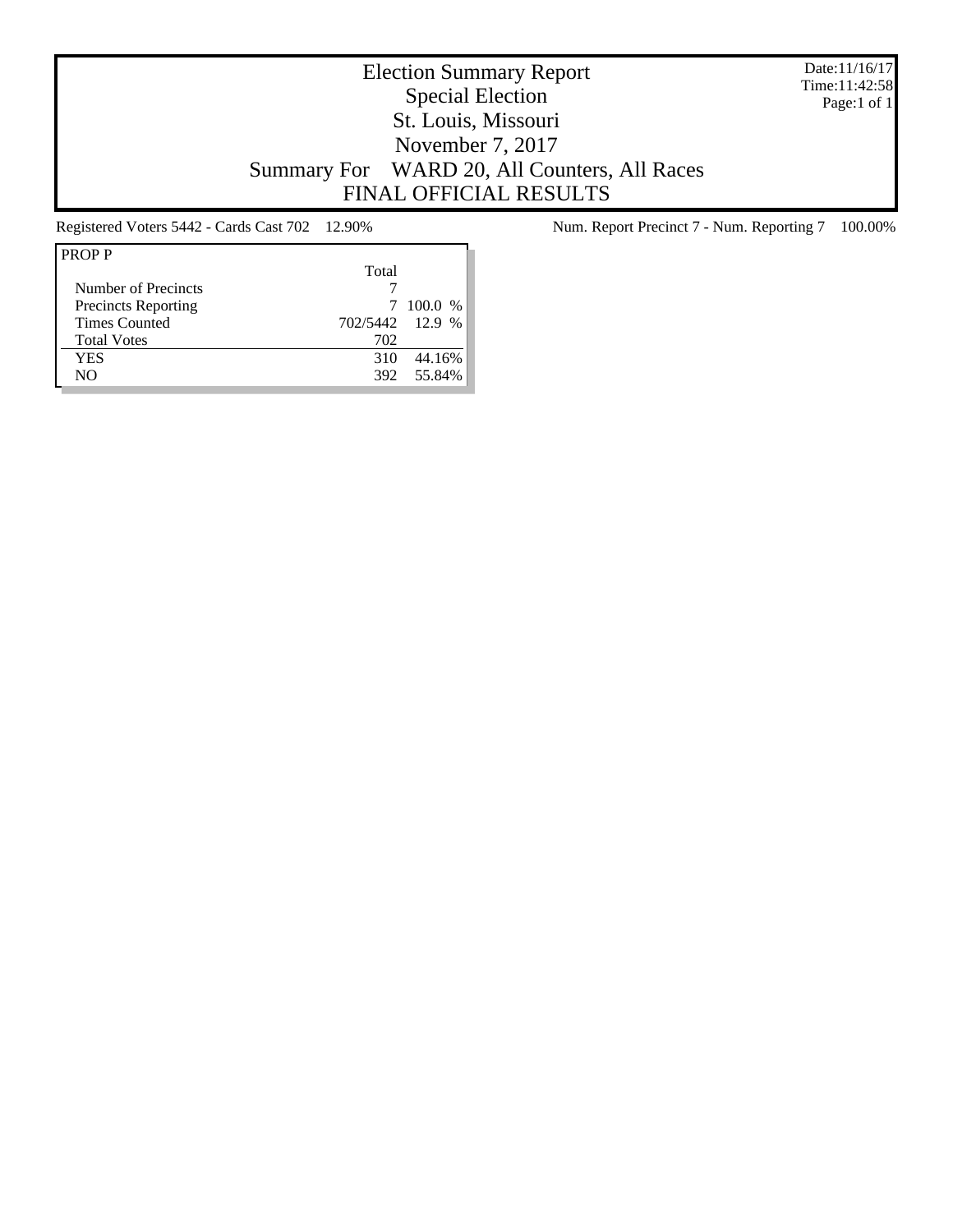Date:11/16/17 Time:11:43:01 Page:1 of 1

# Election Summary Report Special Election St. Louis, Missouri November 7, 2017 Summary For WARD 21, All Counters, All Races FINAL OFFICIAL RESULTS

| <b>PROPP</b>               |                  |           |
|----------------------------|------------------|-----------|
|                            | Total            |           |
| Number of Precincts        | Q                |           |
| <b>Precincts Reporting</b> | 9                | $100.0\%$ |
| <b>Times Counted</b>       | 1040/6870 15.1 % |           |
| <b>Total Votes</b>         | 1038             |           |
| <b>YES</b>                 | 563              | 54.24%    |
| NO                         | 475              | 45.76%    |
|                            |                  |           |

Registered Voters 6870 - Cards Cast 1040 15.14% Num. Report Precinct 9 - Num. Reporting 9 100.00%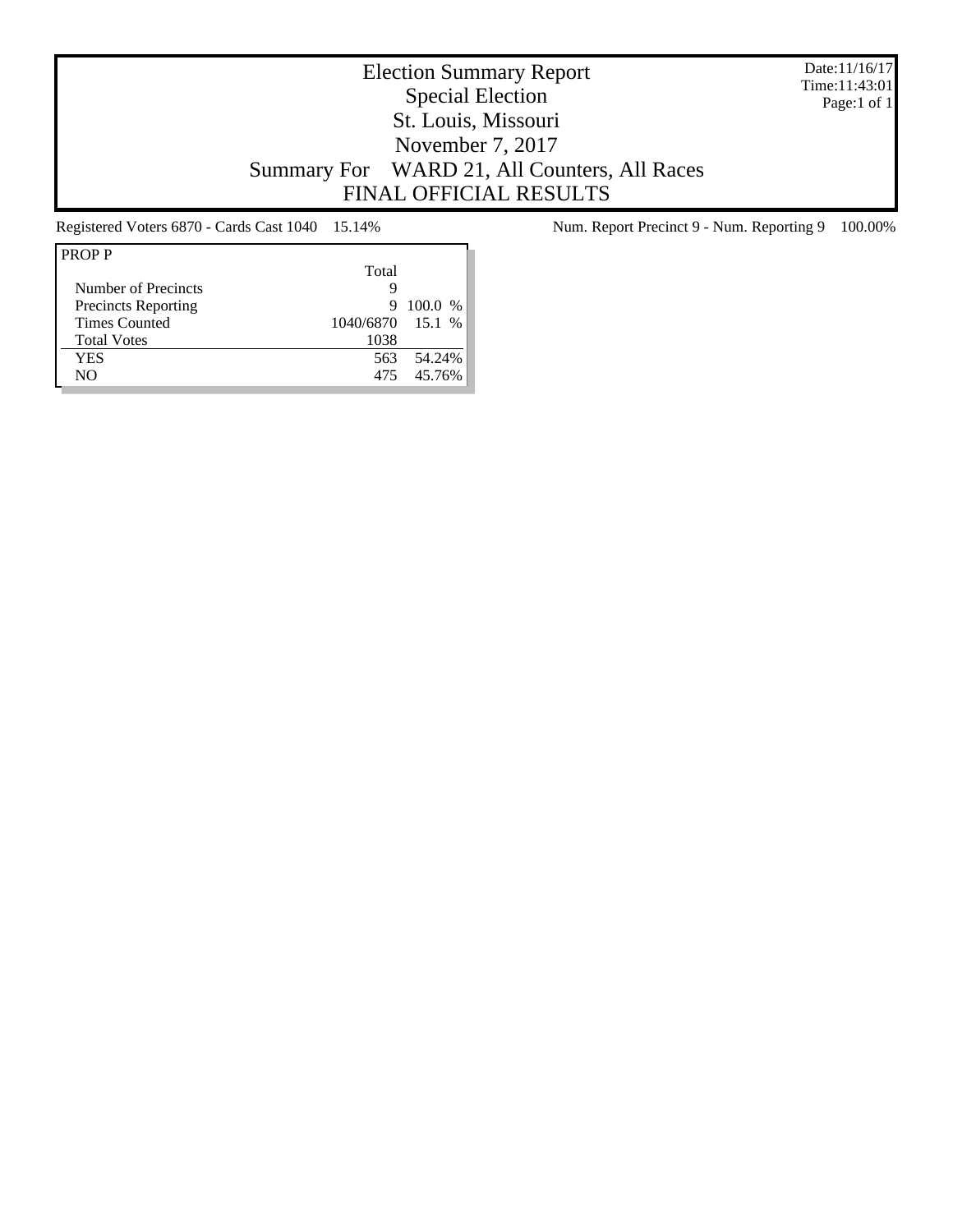Date:11/16/17 Time:11:43:04 Page:1 of 1

# Election Summary Report Special Election St. Louis, Missouri November 7, 2017 Summary For WARD 22, All Counters, All Races FINAL OFFICIAL RESULTS

| <b>PROPP</b>               |                 |           |
|----------------------------|-----------------|-----------|
|                            | Total           |           |
| Number of Precincts        | x               |           |
| <b>Precincts Reporting</b> |                 | 8 100.0 % |
| <b>Times Counted</b>       | 738/5985 12.3 % |           |
| <b>Total Votes</b>         | 732             |           |
| <b>YES</b>                 | 402.            | 54.92%    |
| NΟ                         | 330             | 45.08%    |
|                            |                 |           |

Registered Voters 5985 - Cards Cast 738 12.33% Num. Report Precinct 8 - Num. Reporting 8 100.00%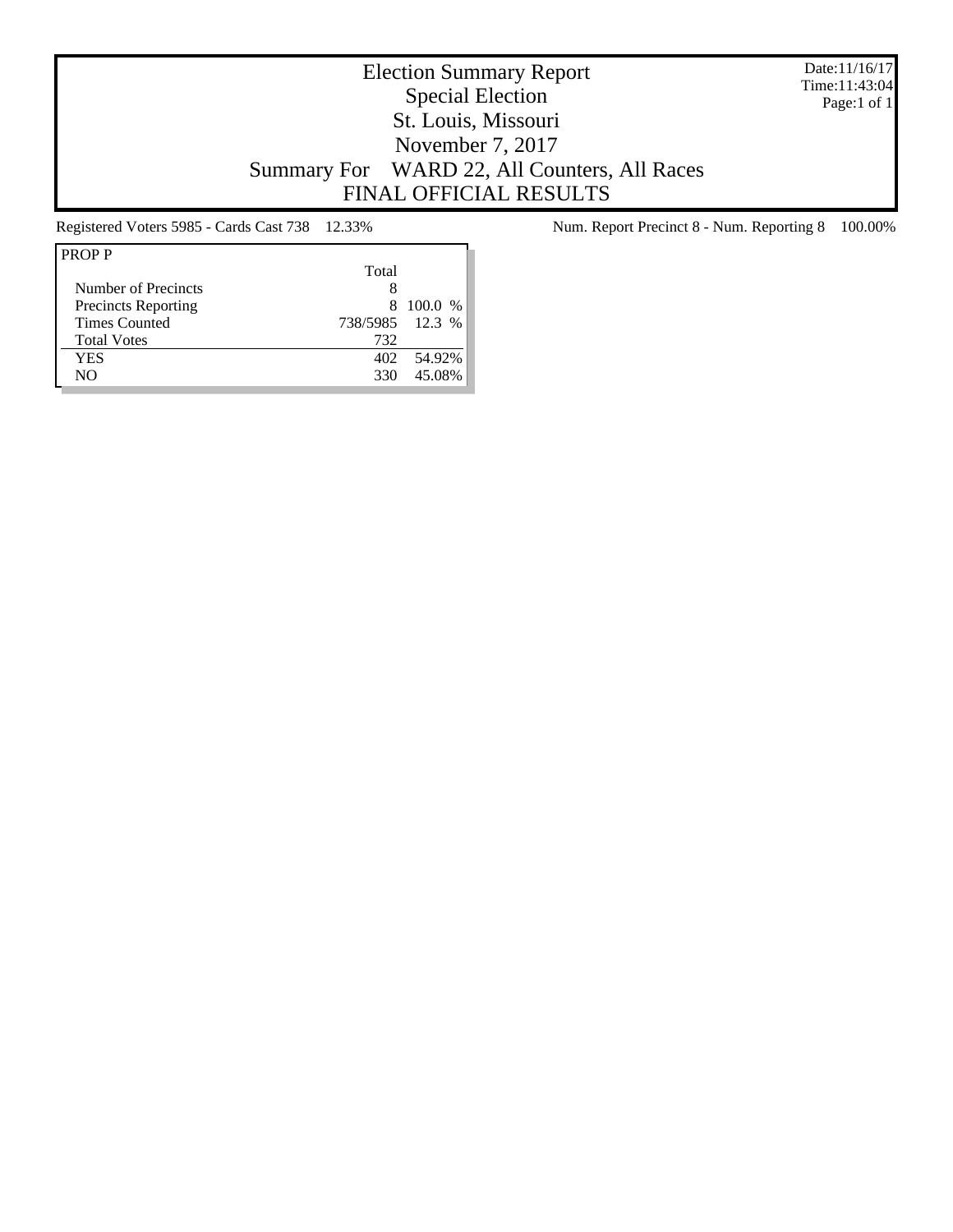Date:11/16/17 Time:11:43:08 Page:1 of 1

### Election Summary Report Special Election St. Louis, Missouri November 7, 2017 Summary For WARD 23, All Counters, All Races FINAL OFFICIAL RESULTS

| <b>PROPP</b>               |                  |           |
|----------------------------|------------------|-----------|
|                            | Total            |           |
| Number of Precincts        | g                |           |
| <b>Precincts Reporting</b> | 9                | $100.0\%$ |
| <b>Times Counted</b>       | 2744/8545 32.1 % |           |
| <b>Total Votes</b>         | 2743             |           |
| <b>YES</b>                 | 1941             | 70.76%    |
| NO                         |                  | 29 24%    |
|                            |                  |           |

Registered Voters 8545 - Cards Cast 2744 32.11% Num. Report Precinct 9 - Num. Reporting 9 100.00%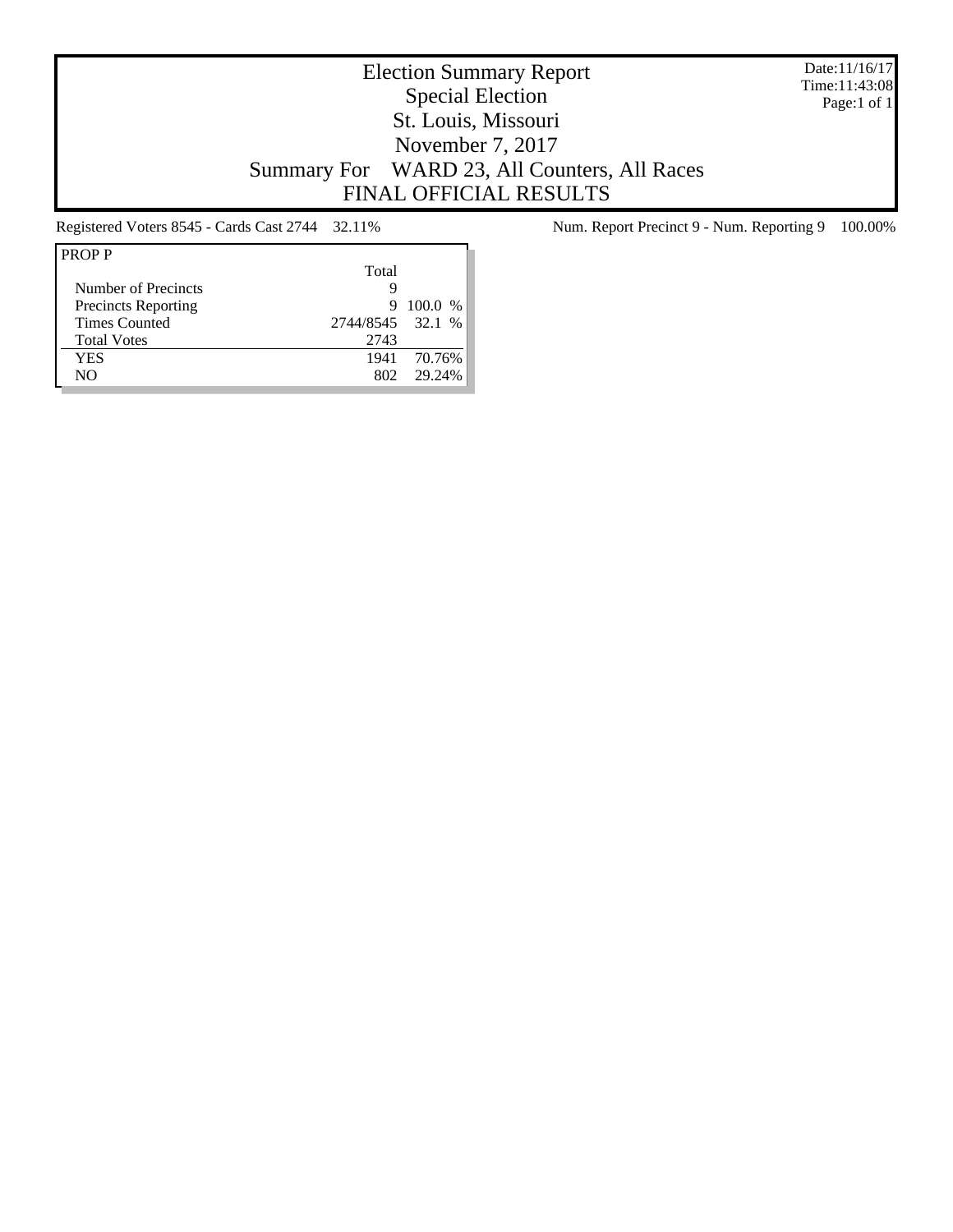Date:11/16/17 Time:11:43:13 Page:1 of 1

# Election Summary Report Special Election St. Louis, Missouri November 7, 2017 Summary For WARD 24, All Counters, All Races FINAL OFFICIAL RESULTS

| Total                                        |  |
|----------------------------------------------|--|
| Number of Precincts                          |  |
| <b>Precincts Reporting</b><br>$100.0\%$<br>8 |  |
| 1875/7701 24.3 %<br>Times Counted            |  |
| <b>Total Votes</b><br>1875                   |  |
| 59.63%<br><b>YES</b><br>1118                 |  |
| 40.37%<br>NO<br>757                          |  |

Registered Voters 7701 - Cards Cast 1875 24.35% Num. Report Precinct 8 - Num. Reporting 8 100.00%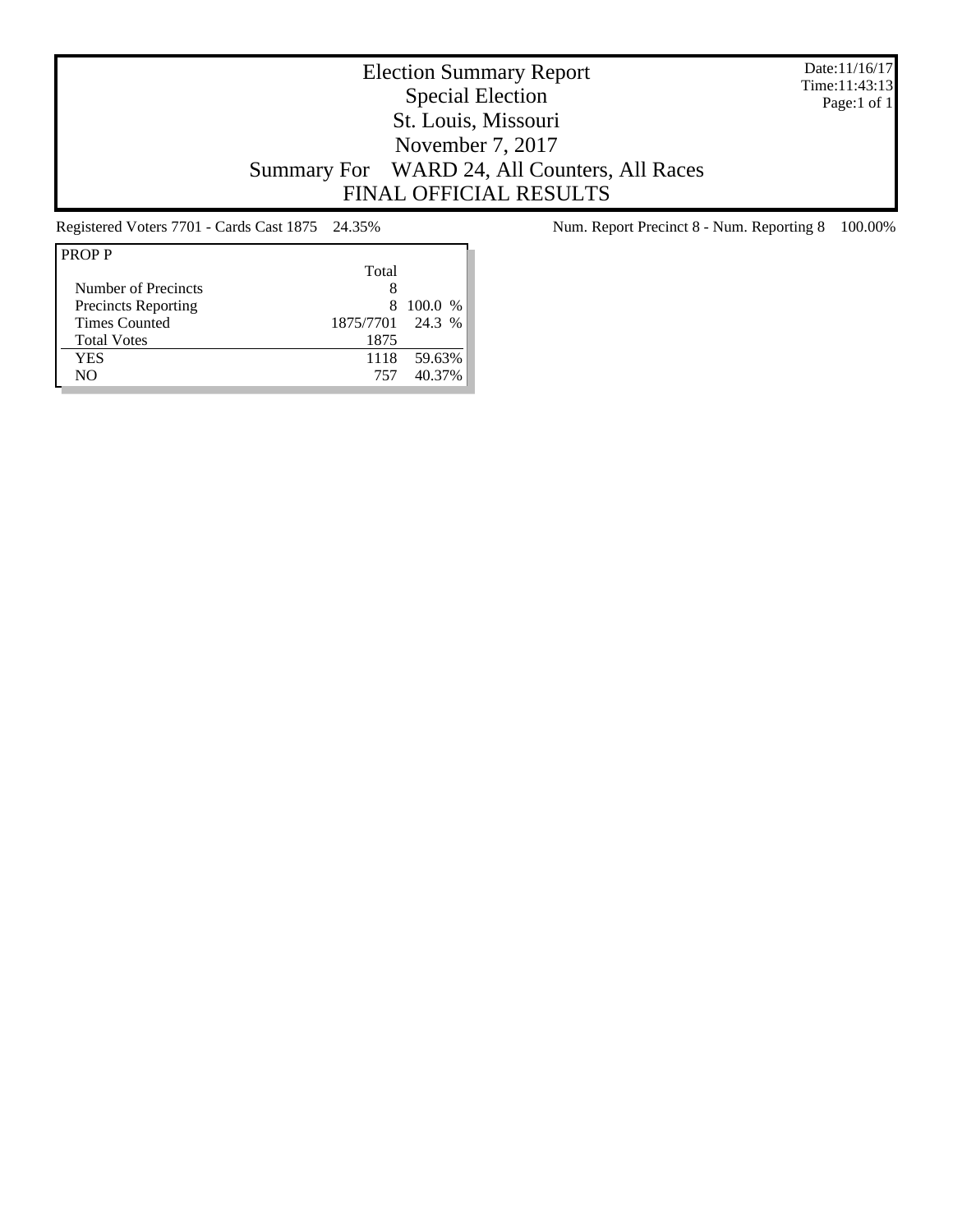Date:11/16/17 Time:11:43:17 Page:1 of 1

# Election Summary Report Special Election St. Louis, Missouri November 7, 2017 Summary For WARD 25, All Counters, All Races FINAL OFFICIAL RESULTS

| <b>PROPP</b>               |                 |              |
|----------------------------|-----------------|--------------|
|                            | Total           |              |
| Number of Precincts        | 6               |              |
| <b>Precincts Reporting</b> |                 | $6\ 100.0\%$ |
| <b>Times Counted</b>       | 746/5544 13.5 % |              |
| <b>Total Votes</b>         | 746             |              |
| <b>YES</b>                 | 436             | 58.45%       |
| NO                         | 310             | 41.55%       |
|                            |                 |              |

Registered Voters 5544 - Cards Cast 746 13.46% Num. Report Precinct 6 - Num. Reporting 6 100.00%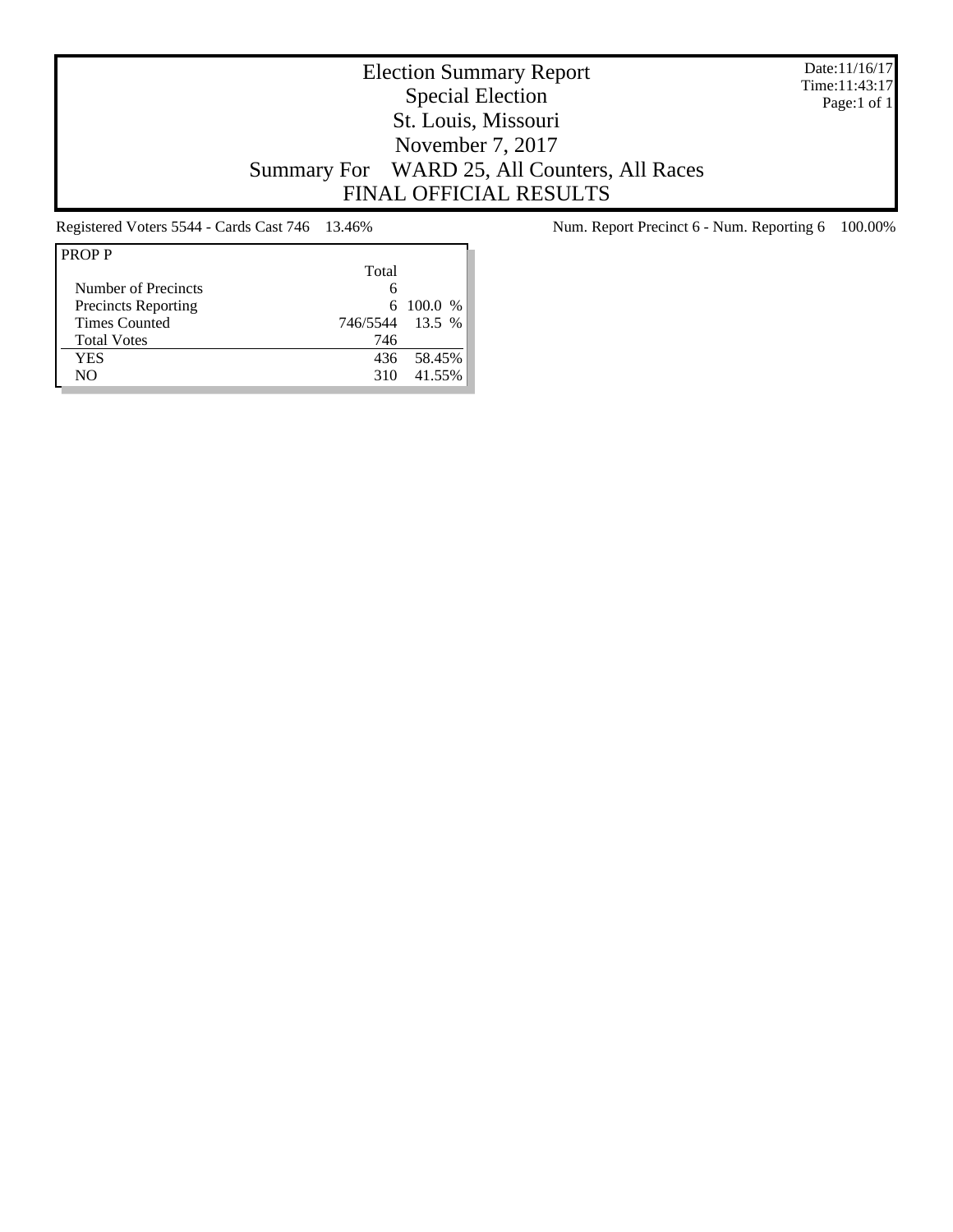Date:11/16/17 Time:11:43:25 Page:1 of 1

# Election Summary Report Special Election St. Louis, Missouri November 7, 2017 Summary For WARD 26, All Counters, All Races FINAL OFFICIAL RESULTS

| Total |                  |
|-------|------------------|
| 6     |                  |
|       | $6\quad100.0\%$  |
|       |                  |
| 1134  |                  |
| 598   | 52.73%           |
| 536   | 47.27%           |
|       | 1134/6829 16.6 % |

Registered Voters 6829 - Cards Cast 1134 16.61% Num. Report Precinct 6 - Num. Reporting 6 100.00%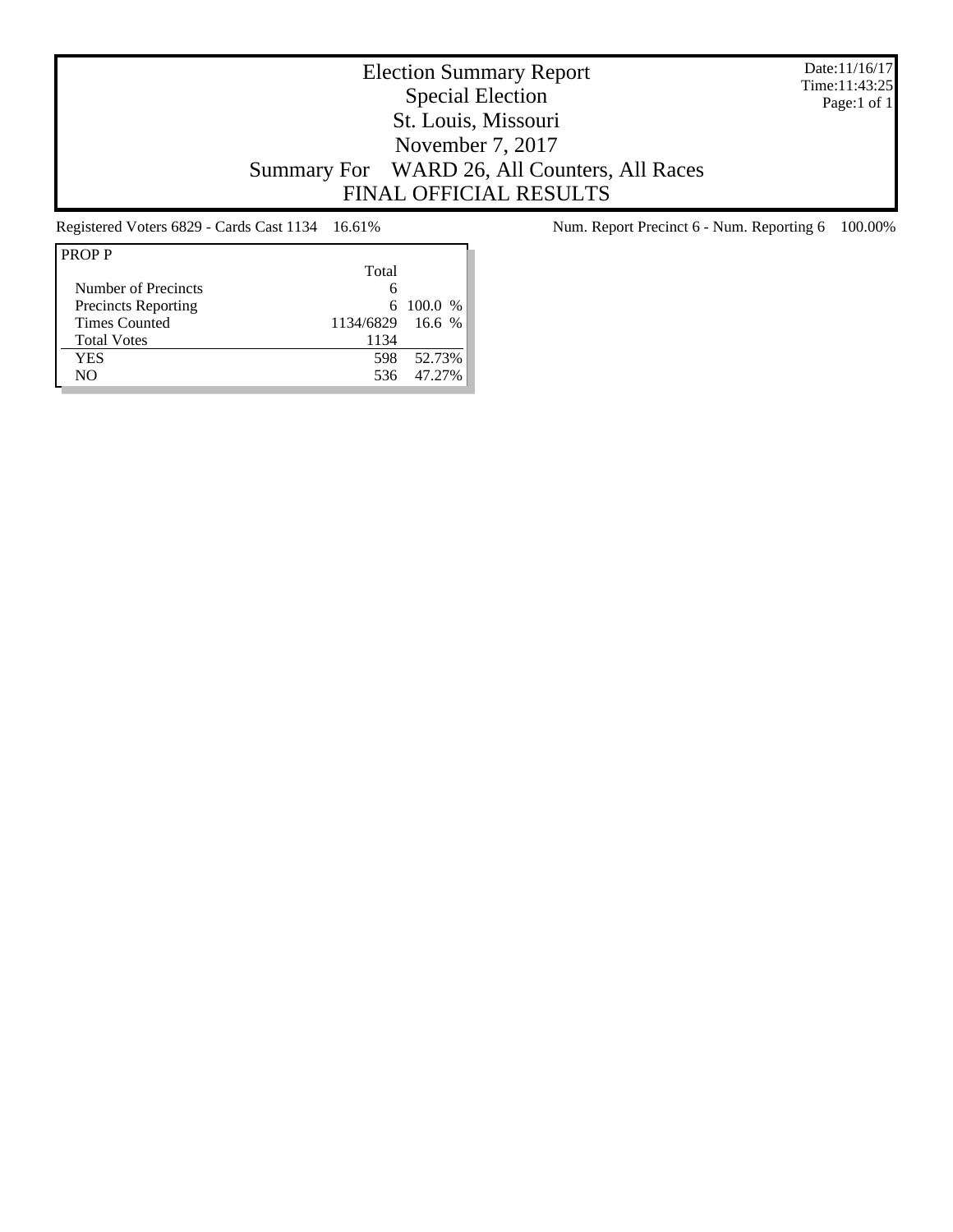Date:11/16/17 Time:11:43:28 Page:1 of 1

# Election Summary Report Special Election St. Louis, Missouri November 7, 2017 Summary For WARD 27, All Counters, All Races FINAL OFFICIAL RESULTS

| Total |                 |
|-------|-----------------|
|       |                 |
| 8     | 100.0 %         |
|       |                 |
| 976   |                 |
| 523   | 53.59%          |
| 453   | 46.41%          |
|       | 979/7407 13.2 % |

Registered Voters 7407 - Cards Cast 979 13.22% Num. Report Precinct 8 - Num. Reporting 8 100.00%